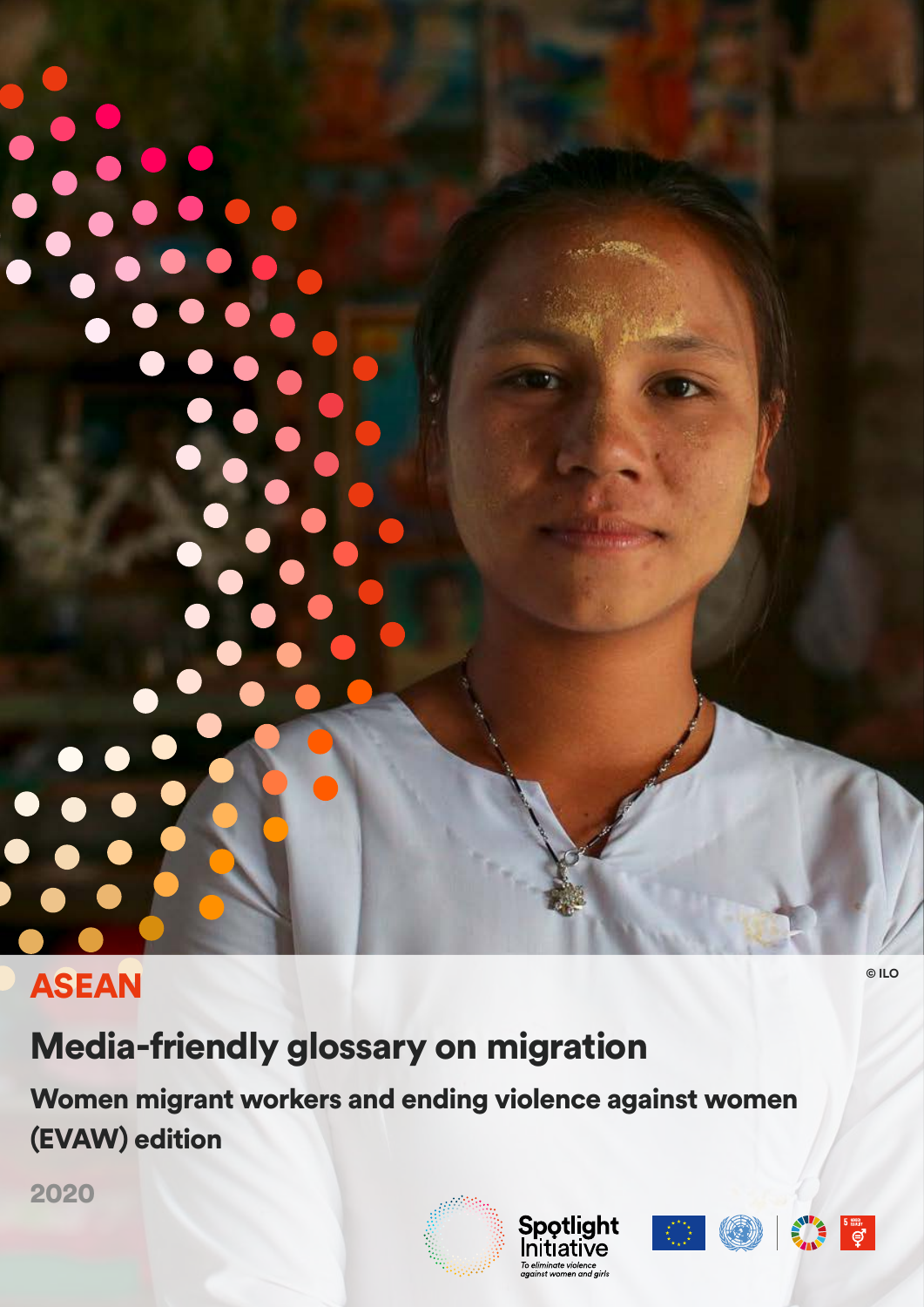Œ ſ  $\bullet$  $\bullet$  $\bullet$  $\bullet$ D  $\bullet$  $\bullet$  $\bullet$ O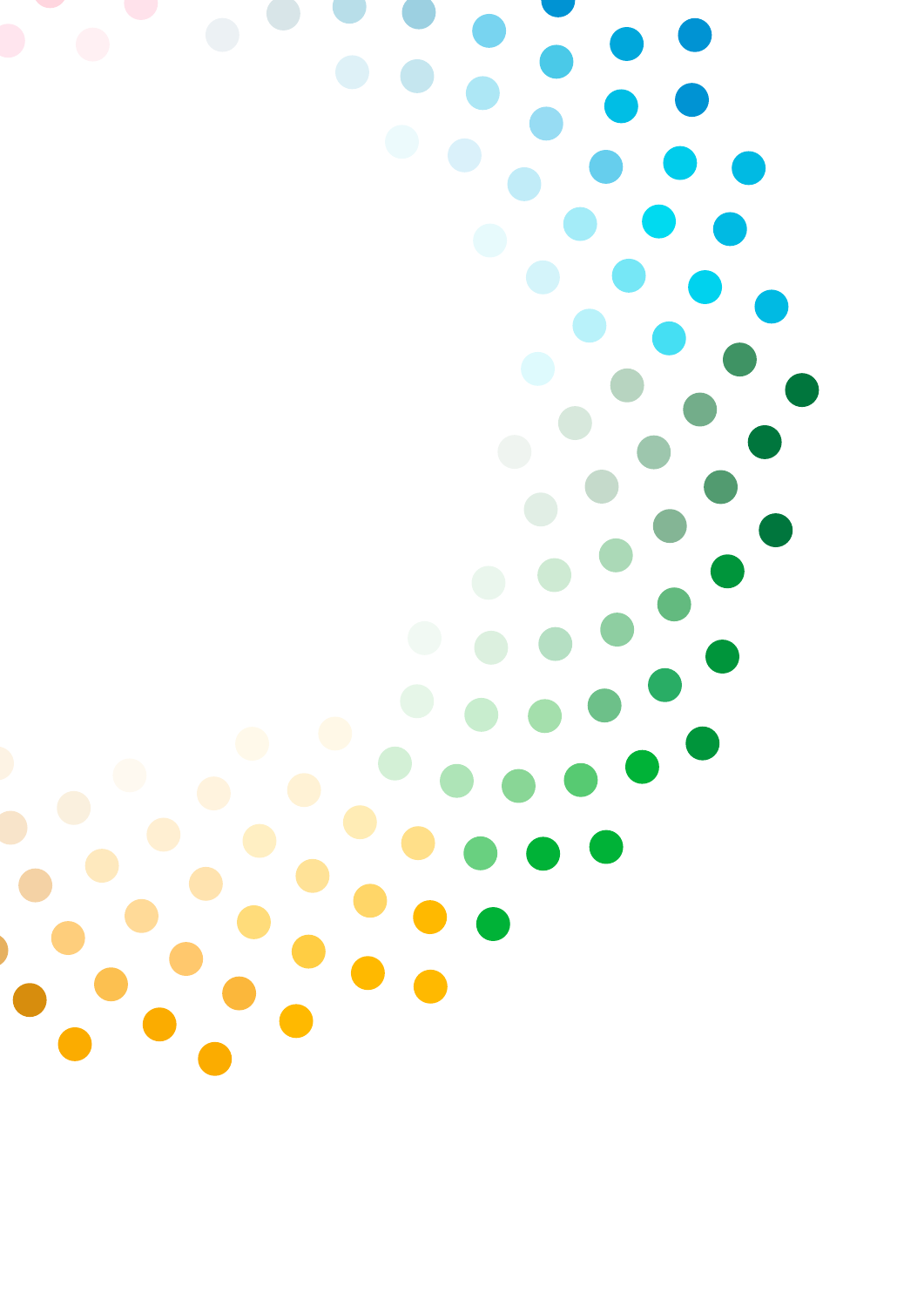### **Glossary** ASEAN 2020

Media-friendly glossary on migration:

Women migrant workers and ending violence against women (EVAW) edition

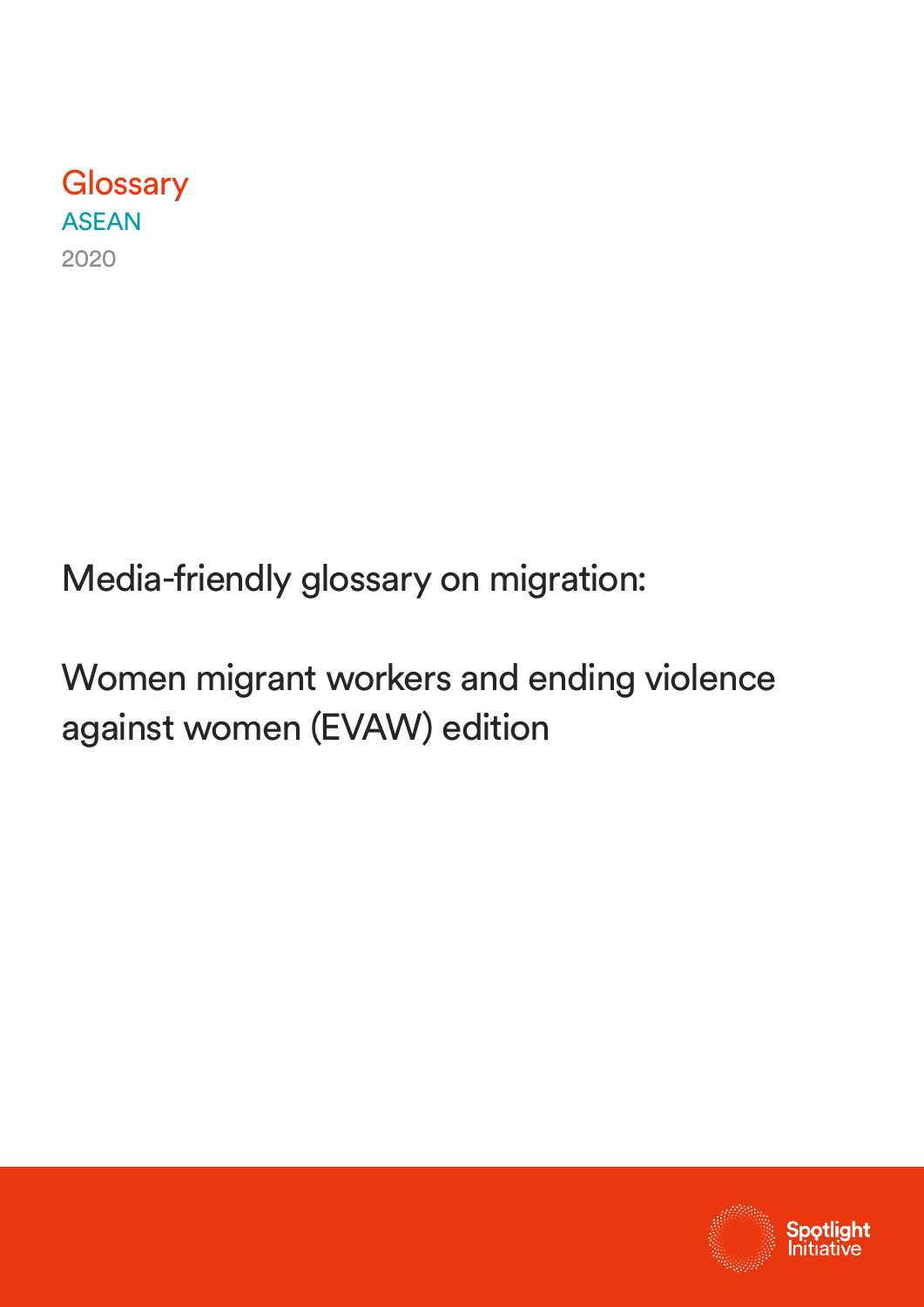Copyright © International Labour Organization 2020 First published 2020

Publications of the International Labour Office enjoy copyright under Protocol 2 of the Universal Copyright Convention. Nevertheless, short excerpts from them may be reproduced without authorization, on condition that the source is indicated. For rights of reproduction or translation, application should be made to ILO Publications (Rights and Licensing), International Labour Office, CH-1211 Geneva 22, Switzerland, or by email: rights@ilo.org. The International Labour Office welcomes such applications.

Libraries, institutions and other users registered with a reproduction rights organization may make copies in accordance with the licences issued to them for this purpose. Visit www.ifrro.org to find the reproduction rights organization in your country.

ISBN: 9789220337851 (Print) ISBN: 9789220337868 (Web PDF)

The designations employed in ILO publications, which are in conformity with United Nations practice, and the presentation of material therein do not imply the expression of any opinion whatsoever on the part of the International Labour Office concerning the legal status of any country, area or territory or of its authorities, or concerning the delimitation of its frontiers.

The responsibility for opinions expressed in signed articles, studies and other contributions rests solely with their authors, and publication does not constitute an endorsement by the International Labour Office of the opinions expressed in them.

Reference to names of firms and commercial products and processes does not imply their endorsement by the International Labour Office, and any failure to mention a particular firm, commercial product or process is not a sign of disapproval.

Information on ILO publications and digital products can be found at: www.ilo.org/publns.

Printed in Thailand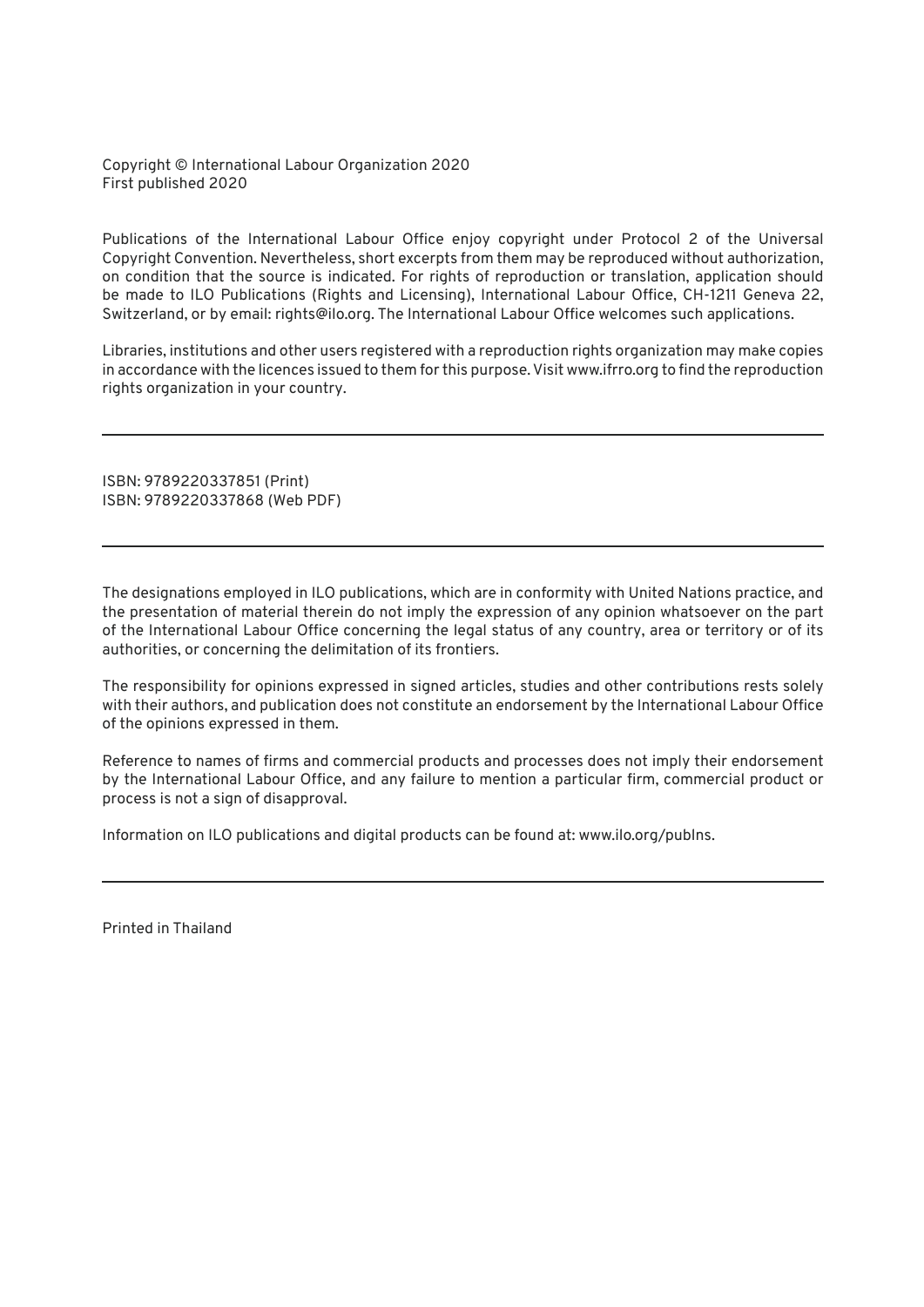

#### Table of contents

| Е |  |
|---|--|
|   |  |
|   |  |
|   |  |
|   |  |
|   |  |
|   |  |
|   |  |
|   |  |
|   |  |
|   |  |
|   |  |
|   |  |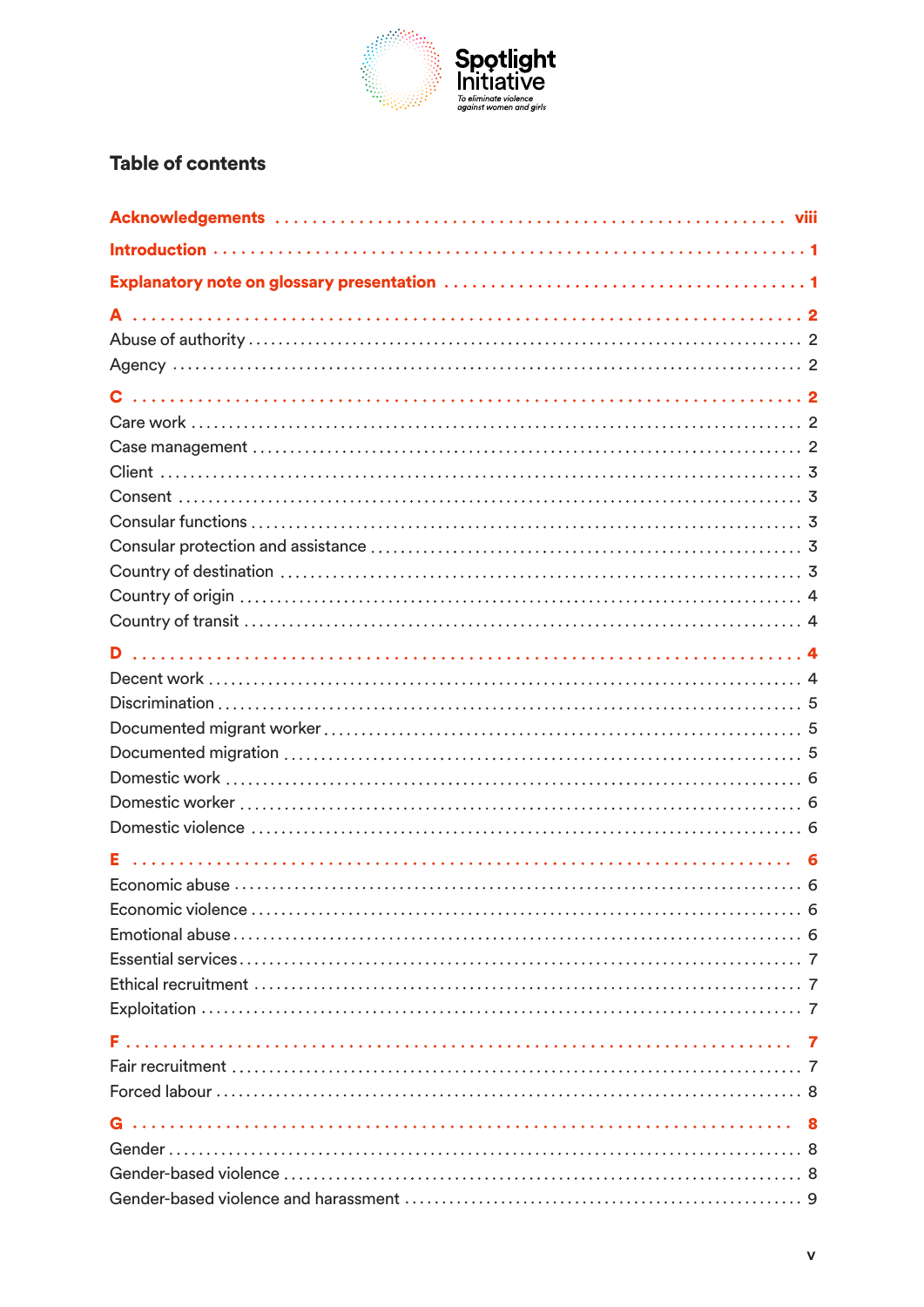

| Psychological abuse (all according to the control of the control of the control of the control of the control of the control of the control of the control of the control of the control of the control of the control of the |
|-------------------------------------------------------------------------------------------------------------------------------------------------------------------------------------------------------------------------------|
|                                                                                                                                                                                                                               |
|                                                                                                                                                                                                                               |
|                                                                                                                                                                                                                               |
|                                                                                                                                                                                                                               |
|                                                                                                                                                                                                                               |
|                                                                                                                                                                                                                               |
|                                                                                                                                                                                                                               |
|                                                                                                                                                                                                                               |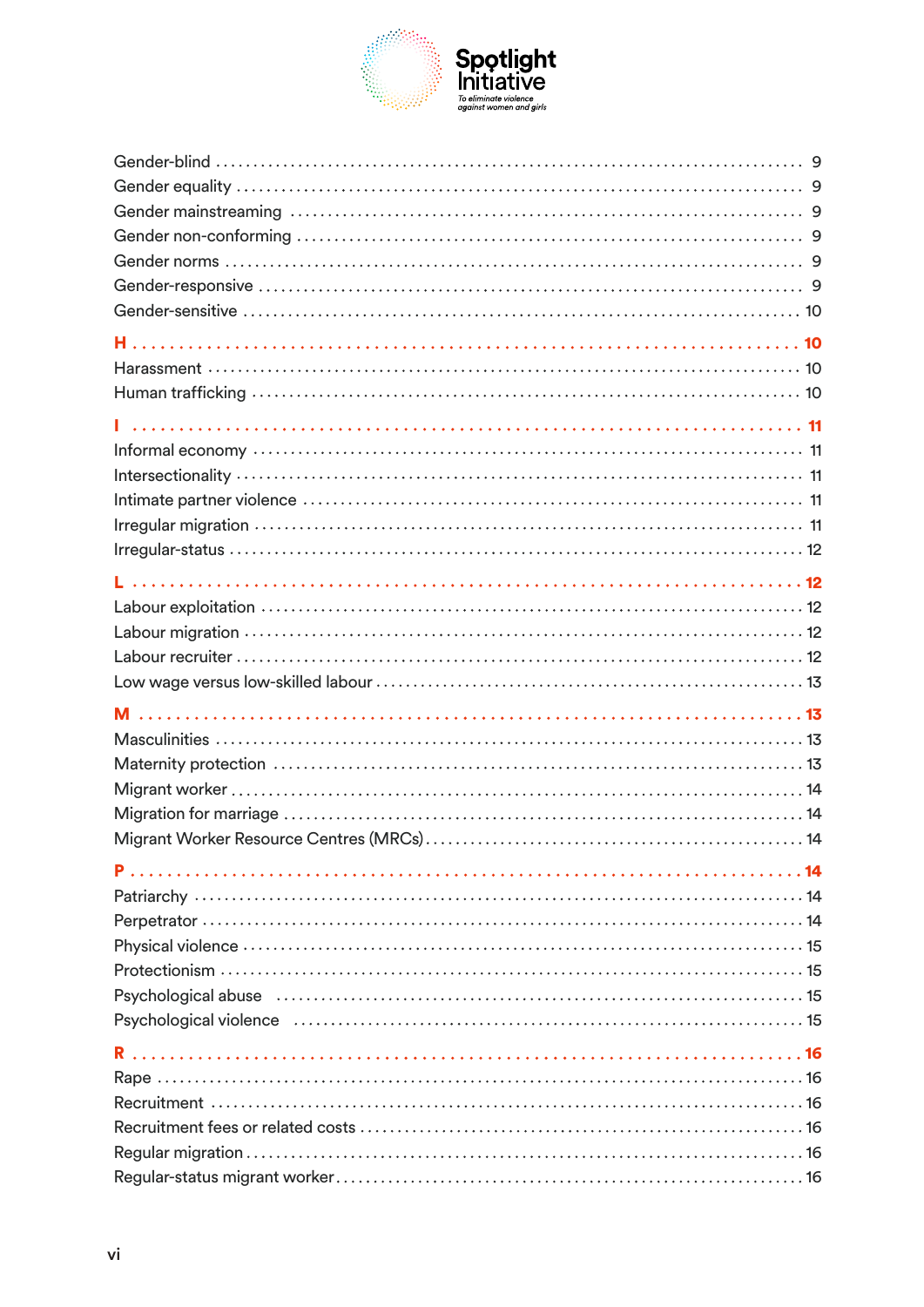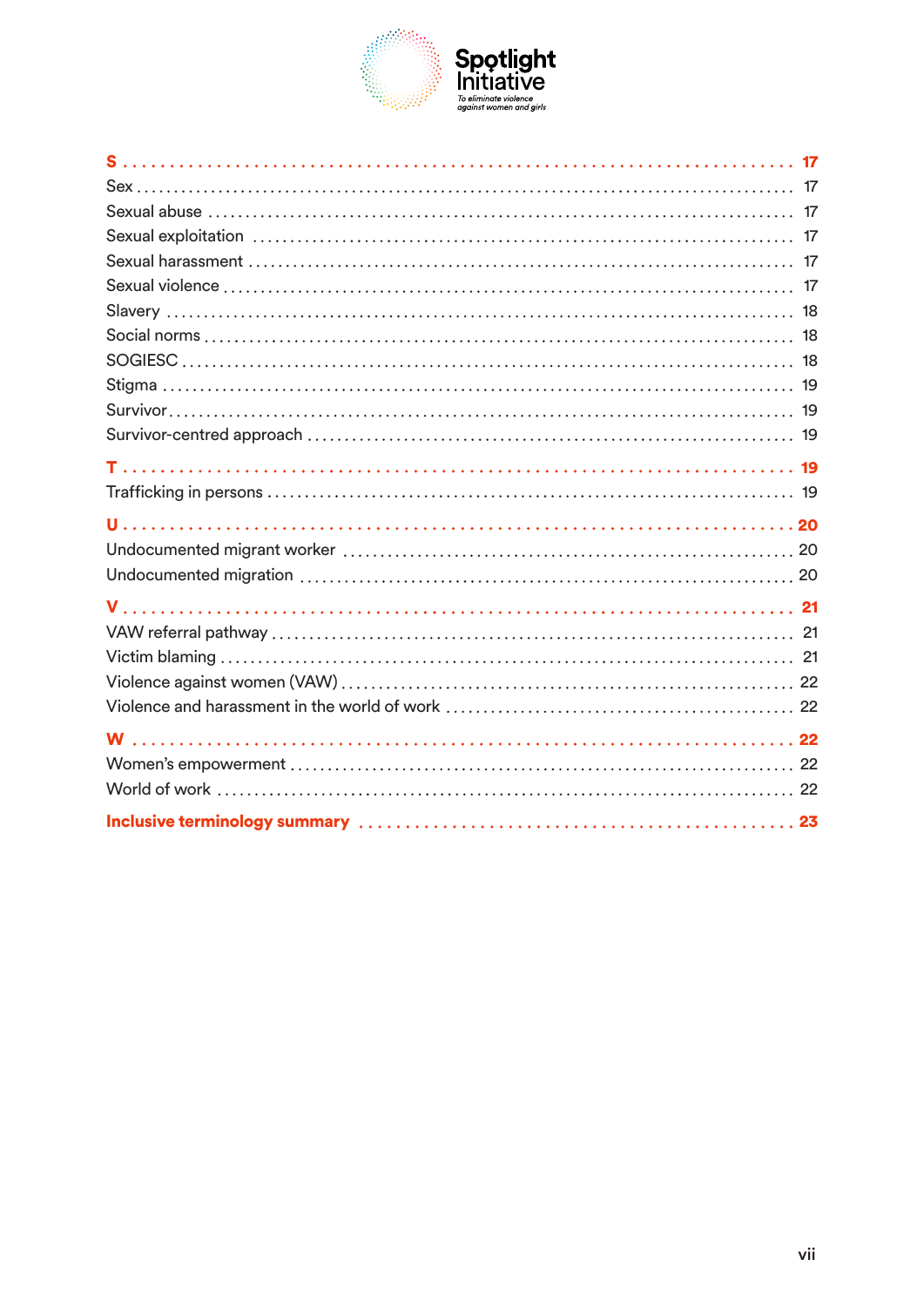

#### <span id="page-7-0"></span>Acknowledgements

This glossary was compiled by Deepa Bharathi, Swathi Jakkula, Rebecca Napier-Moore, and Valentina Volpe from the Safe and Fair Programme at the International Labour Organization (ILO) and the United Nations Entity for Gender Equality and the Empowerment of Women (UN Women) with review and contributions from Nilim Baruah, Christoph Kühn, Catherine Laws, and Clara Van Panhuys at ILO; and by Melissa Alvarado, Younghwa Choi, Dina Deligiorgis, Lou Eve, Nansiri Iamsuk, Robin Mauney, Michelle Mendes Miereles Silva, and Michael Stewart-Evans at UN Women. This glossary was designed by Florian Saint-Aubin.

This glossary was developed as part of the Safe and Fair Programme: Realizing women migrant workers' rights and opportunities in the ASEAN region (2018–22). Safe and Fair is part of the multi-year EU-UN Spotlight Initiative to Eliminate Violence Against Women and Girls, funded by the European Union, and is implemented by the ILO and UN Women in collaboration with UNODC. It delivers technical

assistance and support with the overall objective of making labour migration safe and fair for all women in the ASEAN region.

Safe and Fair saw a need for commonly used and technical terms related to women's migration and violence against women to be defined for media, as well as wider use. This glossary contributes to an ILO series of Mediafriendly glossaries on migration: a Middle East edition (ILO and UNAOC, 2017), a Fair recruitment and forced labour Viet Nam edition (ILO, 2020), and a Fair recruitment and forced labour edition (ILO and UNAOC, forthcoming).

The responsibility for opinions expressed in the glossary and the various sources mentioned rests solely with their authors, and publication does not constitute an endorsement by the ILO or UN Women. The views expressed herein can in no way be taken to reflect the official opinion of the EU.



**© ILO/Tiffany Tsang**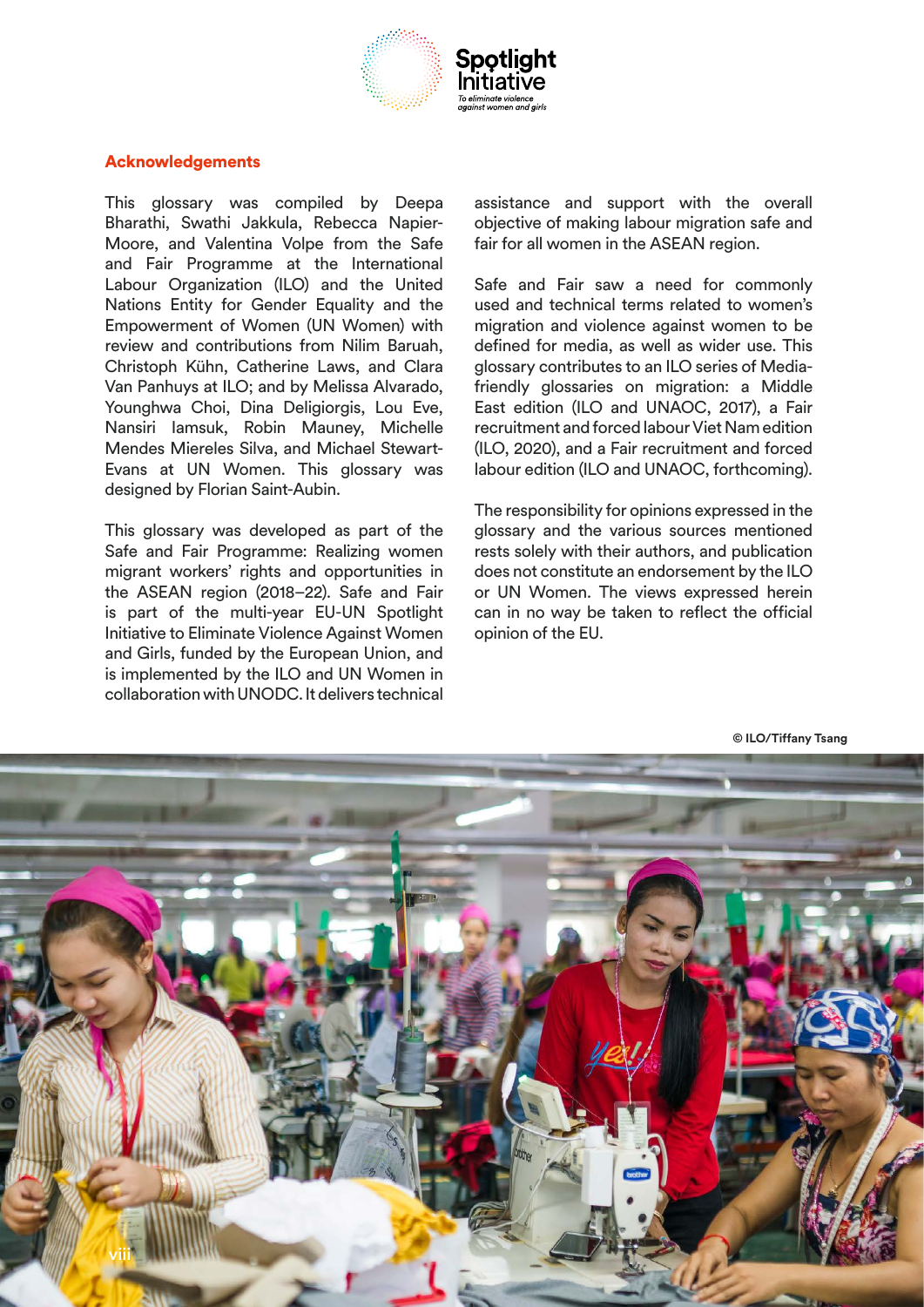

#### <span id="page-8-0"></span>Introduction

This is the Media-friendly glossary on migration: Women migrant workers and ending violence against women edition. This glossary serves as a guide for journalists, researchers, trainers and other stakeholders who conduct trainings or write about women's labour migration, and who write about violence against women in the context of migration. It has been compiled as part of the EU-UN Spotlight Initiative to Eliminate Violence Against Women and Girls.

Language used in different communication materials and trainings puts forward specific positions and impressions, including at times perpetuating stereotypes. Thus, it is crucial to be clear about terms and definitions related to women migrant workers and violence against women, establishing a common ground from which to have conversations and work towards a world in which rights are respected for all and one in which women's voice, choice and agency is recognised. This glossary presents rights-based terminology, which is based on international law and internationally agreed guidance wherever possible.

In a world where negative public perceptions about migrant workers<sup>1</sup> and of women who experience violence<sup>2</sup> are common, it is crucial that public discourse be not only accurate but also move away from dehumanizing terms like "illegal migrant" that connote migrants are criminals, toward more neutral terms recognized in international law such as "undocumented migrant". Not dissimilarly, the term "survivor", rather than "victim",<sup>3</sup> is a key word choice when talking about women who experience violence that reinforces a woman's agency and empowerment. Word choices can actively contribute to shaping positive perceptions of women migrant workers and those who experience violence.

#### **Explanatory note on glossary presentation**

Definitions of terms which are positive and rights-based interpretations by ILO and UN Women have been marked with \* to distinguish them from other definitions in the glossary which are derived from international laws and standards.

<sup>1</sup> ILO and UN Women, *[Public Attitudes towards Migrant Workers in Japan, Malaysia, Singapore, and Thailand](https://asiapacific.unwomen.org/en/digital-library/publications/2020/01/public-attitudes-towards-migrant-workers)*, 2019.

<sup>2</sup> UN Women, UNODC, and UNDP, *[Trial of Rape: Understanding the Criminal Justice System Response to Sexual Violence in Thailand](https://asiapacific.unwomen.org/en/digital-library/publications/2017/09/the-trial-of-rape) [and Viet Nam](https://asiapacific.unwomen.org/en/digital-library/publications/2017/09/the-trial-of-rape)*, 2017.

<sup>&</sup>lt;sup>3</sup> The term "victim", however, is often used in the legal and medical sectors, recognizing that many forms of Gender-Based Violence are crimes. Global Protection Cluster (GPC), *[Handbook for Coordinating Gender-based Violence Interventions in Emergencies](https://gbvaor.net/sites/default/files/2019-07/Handbook for Coordinating GBV in Emergencies_fin.pdf)*, 2019.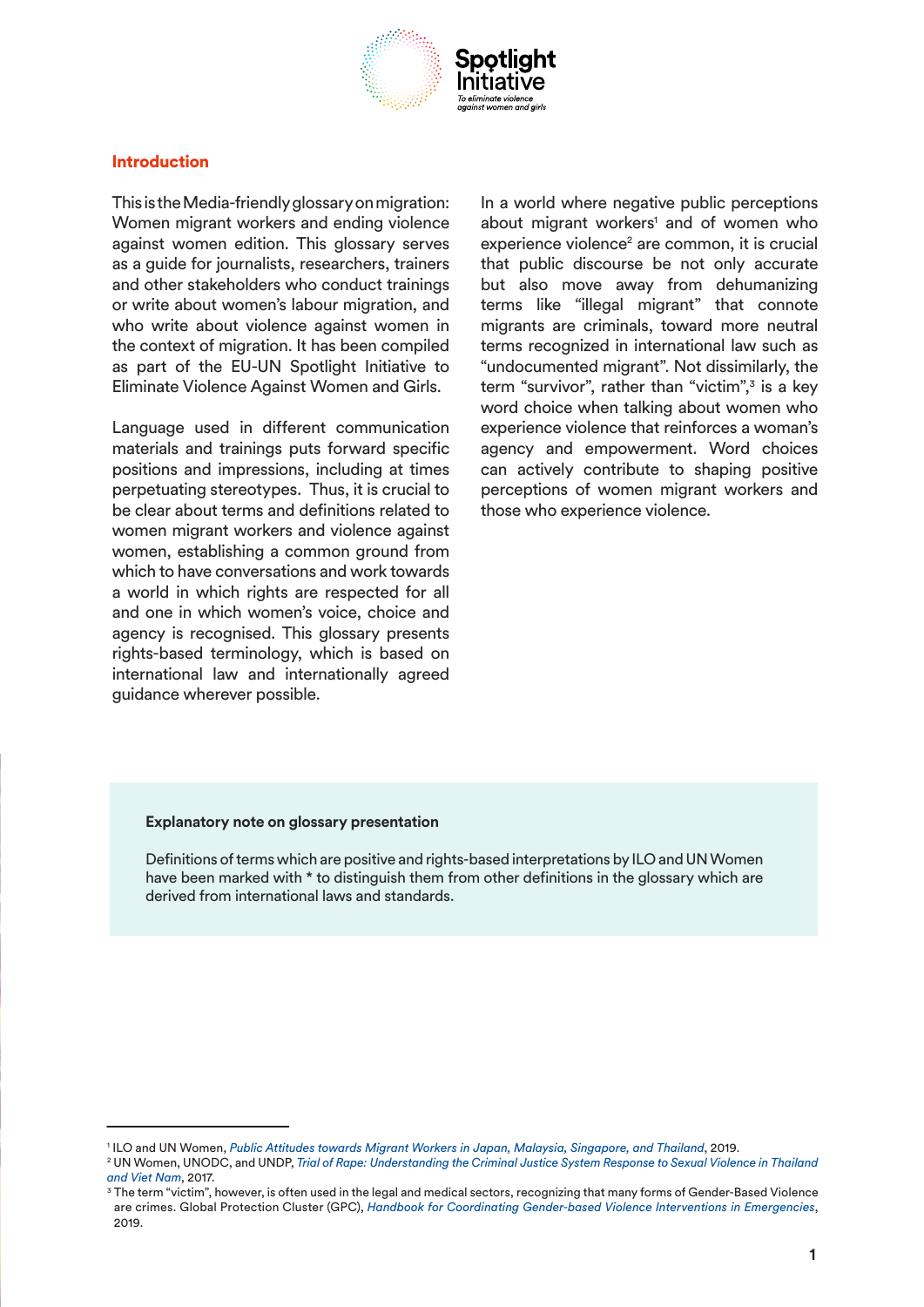

## <span id="page-9-0"></span>A

| Abuse of authority | Abuse of authority is the improper use of a position of influence,<br>power or authority against another person. This is particularly<br>serious when a person uses his or her influence, power, or authority<br>to improperly influence the career or employment conditions of<br>another, including, but not limited to, appointment, assignment,<br>contract renewal, performance evaluation or promotion. Abuse of<br>authority may also include conduct that creates a hostile or offensive<br>work environment which includes, but is not limited to, the use of<br>intimidation, threats, blackmail or coercion. Discrimination and<br>harassment, including sexual harassment, are particularly serious<br>when accompanied by abuse of authority. <sup>4</sup> |
|--------------------|-------------------------------------------------------------------------------------------------------------------------------------------------------------------------------------------------------------------------------------------------------------------------------------------------------------------------------------------------------------------------------------------------------------------------------------------------------------------------------------------------------------------------------------------------------------------------------------------------------------------------------------------------------------------------------------------------------------------------------------------------------------------------|
| <b>*5Agency</b>    | The freedom and ability to make decisions and take action over<br>one's own life.                                                                                                                                                                                                                                                                                                                                                                                                                                                                                                                                                                                                                                                                                       |

| Care work       | Broadly defined as consisting of activities and relations involved<br>in meeting the physical, psychological, and emotional needs of<br>adults and children, old and young, disabled and able-bodied. <sup>6</sup>                                                   |
|-----------------|----------------------------------------------------------------------------------------------------------------------------------------------------------------------------------------------------------------------------------------------------------------------|
| Case management | A collaborative, multidisciplinary process which assesses, plans,<br>implements, coordinates, monitors and evaluates options and<br>services to meet an individual's needs through communication and<br>available resources to promote quality, effective outcomes.7 |

<sup>4</sup> UN Secretariat, *[Secretary-General Bulletin: Prohibition of Discrimination, Harassment, Including Sexual Harassment, and Abuse of](https://conduct.unmissions.org/sites/default/files/keydoc12.pdf)  Authority*, ST/SGB/2008/5 (2008).

Definitions of terms which are positive and rights based interpretations by ILO and UN Women have been marked with \* to distinguish them from other definitions in the glossary which are derived from international laws and standards.

<sup>6</sup> ILO, *Care Work and Care Jobs for the Future of Decent Work*, 2018.

<sup>7</sup> UNICEF and International Rescue Committee, *[Caring for Child Survivors of Sexual Abuse](https://resourcecentre.savethechildren.net/library/caring-child-survivors-sexual-abuse-guidelines-health-and-psychosocial-service-providers)*, 2012.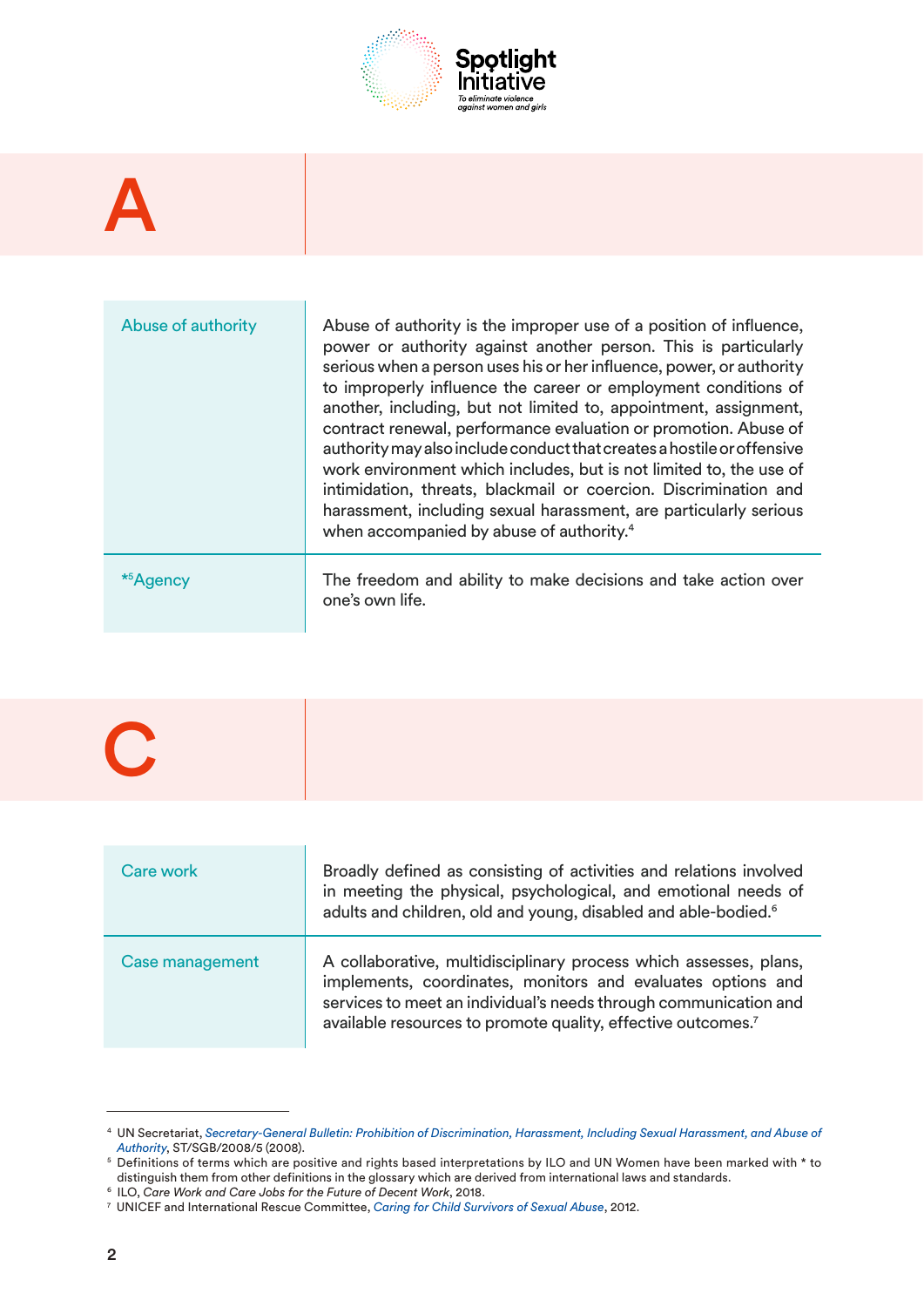

<span id="page-10-0"></span>

| <b>Client</b>                                | See "Target group"                                                                                                                                                                                                                                                                                                                                                                                                                                                                                                                                                                                                                                                                                                                                                                            |
|----------------------------------------------|-----------------------------------------------------------------------------------------------------------------------------------------------------------------------------------------------------------------------------------------------------------------------------------------------------------------------------------------------------------------------------------------------------------------------------------------------------------------------------------------------------------------------------------------------------------------------------------------------------------------------------------------------------------------------------------------------------------------------------------------------------------------------------------------------|
| *Consent                                     | To agree voluntarily and freely to something based upon a clear<br>appreciation and understanding of the facts, implications, and<br>future consequences of an action. Individuals must be aware of<br>and have the power to exercise their right to refuse to engage in an<br>action and/or to not be coerced. <sup>8</sup> Silence or the inability to say "no"<br>does not imply consent. <sup>9</sup>                                                                                                                                                                                                                                                                                                                                                                                     |
| <b>Consular functions</b>                    | Any function entrusted to a consular post or a diplomatic mission<br>by the country of origin, including, among others, protecting the<br>interests of the country of origin and its nationals in the country of<br>destination; issuing passports and travel documents to nationals,<br>and visas or appropriate documents to persons wishing to travel<br>to the country of origin; helping and assisting nationals; acting as<br>notary and civil registrar and in capacities of a similar kind, and<br>performing certain functions of an administrative nature; and,<br>safeguarding the interests of minors and other persons lacking full<br>capacity who are nationals, particularly where any guardianship or<br>trusteeship is required with respect to such persons. <sup>10</sup> |
| <b>Consular protection</b><br>and assistance | Adequate consular and other services that are necessary to meet<br>the social, cultural and other needs of nationals abroad or to protect<br>their rights against any infringements by the receiving State. <sup>11</sup>                                                                                                                                                                                                                                                                                                                                                                                                                                                                                                                                                                     |
| <b>Country of destination</b>                | The country in which the migrant worker is to be engaged, is<br>engaged or has been engaged in a remunerated activity, as the<br>case may be. <sup>12</sup>                                                                                                                                                                                                                                                                                                                                                                                                                                                                                                                                                                                                                                   |
|                                              | "Country of destination", "destination country", or "State of<br>employment" <sup>13</sup> are preferable to "host country", a term which<br>implies that migrants are guests.                                                                                                                                                                                                                                                                                                                                                                                                                                                                                                                                                                                                                |

<sup>8</sup> UN (United Nations), *[Glossary on Sexual Exploitation and Abuse](https://hr.un.org/sites/hr.un.org/files/SEA Glossary  %5BSecond Edition - 2017%5D - English_0.pdf)*, 2017.

<sup>9</sup> UN Women, *The Change Makers, A Young Activist's Toolkit for Ending Violence Against Women and Girls*, 2014.

<sup>10</sup> Article 5 of The Vienna Convention on Consular Relations, and IOM, *[Glossary on Migration](https://publications.iom.int/system/files/pdf/iml_34_glossary.pdf)*, *International Migration Law*, No. 34, 2019.

<sup>11</sup> Article 65(2) of the International Convention on the Protection of the Rights of All Migrant Workers and Members of their Families (ICRMW), and IOM, *[Glossary on Migration](https://publications.iom.int/system/files/pdf/iml_34_glossary.pdf)*, *International Migration Law*, No. 34 (2019).

<sup>&</sup>lt;sup>12</sup> Adapted from Article 6(b) of the International Convention on the Protection of the Rights of All Migrant Workers and Members of their Families (adopted 18 December 1990, entered into force 1 July 2003) 2220 UNTS 3. See also ILO, *Guidelines Concerning Statistics of International Labour Migration*, 2018, noting "The country of destination of for-work international migrants refers to the country which the migrant entered to undertake or seek employment."

<sup>13</sup> As per the International Convention on the Protection of the Rights of All Migrant Workers and Members of their Families.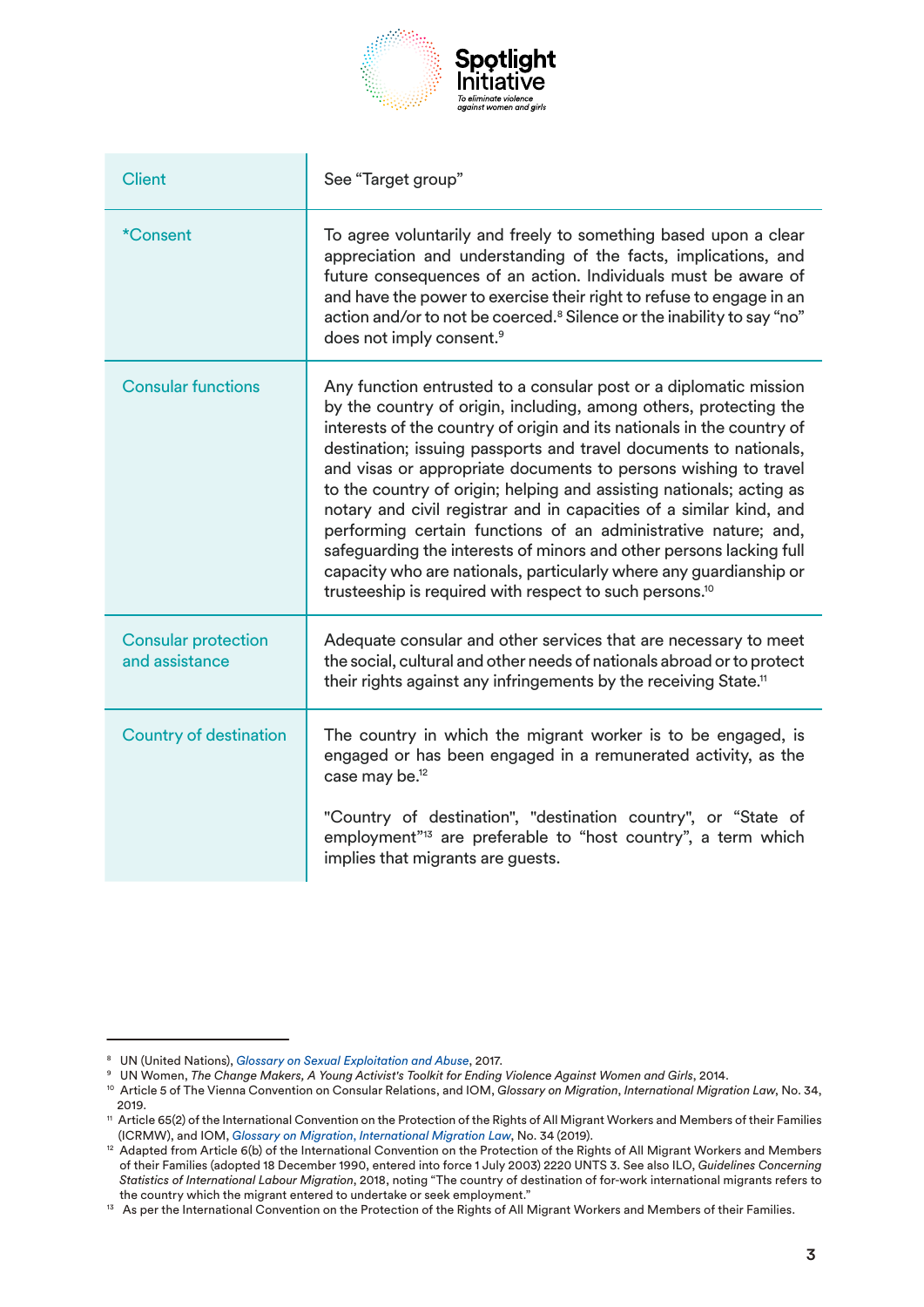

<span id="page-11-0"></span>

| <b>Country of transit</b><br>In the context of migration, the country through which a person or a<br>group of persons pass on any journey to the country of destination,<br>or from the country of destination to the country of origin. <sup>17</sup> | Country of origin | Country of which the person concerned is a national. <sup>14</sup> "Country"<br>of origin", or "State of origin" <sup>15</sup> are preferable to "sending country"<br>or "home country". "Sending country" carries the connotation that<br>the state would take an active part in making workers leave the<br>country to find employment and residence abroad. "Home" carries<br>certain connotations: it is a place where one lives and a place that<br>creates a feeling of belonging. For many migrants, home is their<br>place of residence in the destination country; they may no longer<br>have a physical residence, family or social unit in their country<br>of origin. The term "home country" discounts the experience of<br>migrants who migrated when they were very young and therefore<br>have little or no memory of their country of origin, its language,<br>etc. It is also based on the misconception that all migrants and<br>refugees could eventually go "home" regardless of how long they<br>have stayed, how well they have integrated or conditions in the<br>country of origin. It can fuel racist, xenophobic, and anti-migrant<br>"go back home" campaigns that are often waged against second<br>generation migrants - even when they may never have set foot in<br>the country where their parents were born. Moreover, the term<br>"home country" undermines efforts to integrate migrants and<br>implies the highly damaging assertion that migrants could not, or<br>should not, feel a sense of belonging in the country to which they<br>have migrated. <sup>16</sup> |
|--------------------------------------------------------------------------------------------------------------------------------------------------------------------------------------------------------------------------------------------------------|-------------------|-------------------------------------------------------------------------------------------------------------------------------------------------------------------------------------------------------------------------------------------------------------------------------------------------------------------------------------------------------------------------------------------------------------------------------------------------------------------------------------------------------------------------------------------------------------------------------------------------------------------------------------------------------------------------------------------------------------------------------------------------------------------------------------------------------------------------------------------------------------------------------------------------------------------------------------------------------------------------------------------------------------------------------------------------------------------------------------------------------------------------------------------------------------------------------------------------------------------------------------------------------------------------------------------------------------------------------------------------------------------------------------------------------------------------------------------------------------------------------------------------------------------------------------------------------------------------------------------------------------|
|                                                                                                                                                                                                                                                        |                   |                                                                                                                                                                                                                                                                                                                                                                                                                                                                                                                                                                                                                                                                                                                                                                                                                                                                                                                                                                                                                                                                                                                                                                                                                                                                                                                                                                                                                                                                                                                                                                                                             |

D

Decent work The achievement of decent work requires job creation, rights at work, access to social protection and social dialogue, with gender equality.<sup>18</sup>

<sup>&</sup>lt;sup>14</sup> Adapted from Article 6(a) of the International Convention on the Protection of the Rights of All Migrant Workers and Members of their Families (adopted 18 December 1990, entered into force 1 July 2003) 2220 UNTS 3. See also ILO, *Guidelines Concerning Statistics of International Labour Migration*, 2018, noting "the country of origin of for work international migrants may be the country of birth, the country of citizenship or the country of previous usual residence, depending on the definition of international migrants used for measurement purposes."

<sup>&</sup>lt;sup>15</sup> As per the International Convention on the Protection of the Rights of All Migrant Workers and Members of their Families.

<sup>&</sup>lt;sup>16</sup> ILO, Media-Friendly Glossary on Migration: Fair Recruitment and Forced Labour edition, 2020.

<sup>&</sup>lt;sup>17</sup> Adapted from Article 6(c) of the International Convention on the Protection of the Rights of All Migrant Workers and Members of their Families (adopted 18 December 1990, entered into force 1 July 2003) 2220 UNTS 3.

<sup>&</sup>lt;sup>18</sup> In full, opportunities for work that are productive and deliver a fair income, security in the workplace and social protection for families; better prospects for personal development and social integration; freedom for people to express their concerns, organise and participate in the decisions that affect their lives; and equality of opportunity and treatment for all women and men. International Labour Organization Declaration on Social Justice for a Fair Globalization, International Labour Conference, 97th Session, Geneva, 10 June 2008.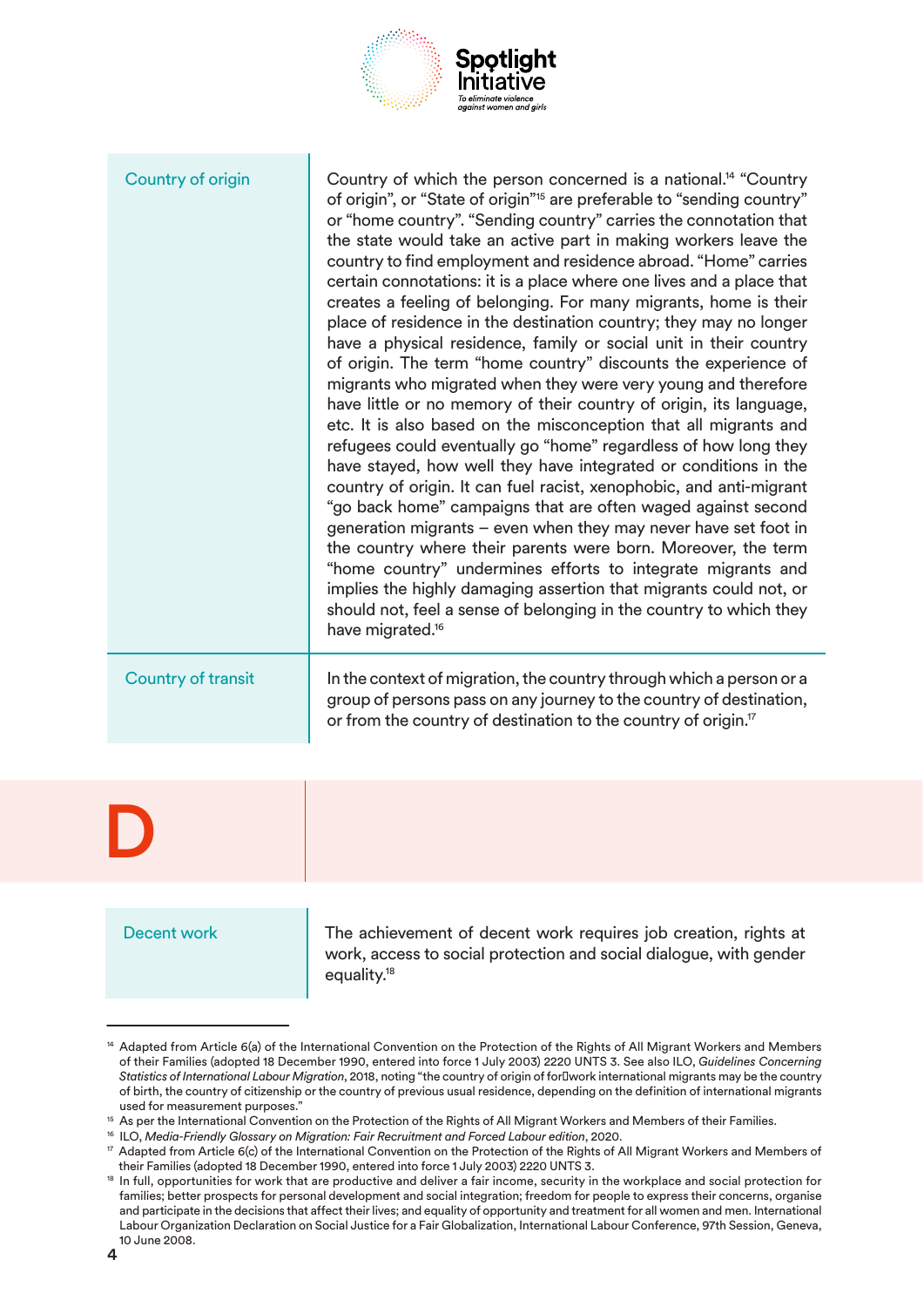

<span id="page-12-0"></span>

| <b>Discrimination</b>               | Any distinction, exclusion or preference made on the basis of race,<br>colour, sex, religion, political opinion, national extraction or social<br>origin which has the effect of nullifying or impairing equality of<br>opportunity or treatment. <sup>19</sup>                                                                                                                                                                                                                                                                                                                                                                                                                                                   |
|-------------------------------------|-------------------------------------------------------------------------------------------------------------------------------------------------------------------------------------------------------------------------------------------------------------------------------------------------------------------------------------------------------------------------------------------------------------------------------------------------------------------------------------------------------------------------------------------------------------------------------------------------------------------------------------------------------------------------------------------------------------------|
|                                     | Direct discrimination occurs when less favourable treatment is<br>explicitly or implicitly based on one or more prohibited grounds.<br>It includes sexual harassment and other forms of harassment.<br>Indirect discrimination refers to apparently neutral situations,<br>regulations or practices which in fact result in unequal treatment<br>of persons with certain characteristics. It occurs when the same<br>condition, treatment or criterion is applied to everyone, but results<br>in a disproportionately harsh impact on some persons on the basis<br>of characteristics such as race, colour, sex or religion, and is not<br>closely related to the inherent requirements of the job. <sup>20</sup> |
| <b>Documented migrant</b><br>worker | Also referred to as "regular migrant worker", <sup>21</sup> this term refers to<br>a migrant worker authorized to enter, to stay and to engage in a<br>remunerated activity in the State of employment pursuant to the<br>law of that State and to international agreements to which that<br>State is a party. <sup>22</sup> In some cases this refers to a migrant worker<br>having authority to leave her or his country. The rights and<br>permissions afforded document or regular migrant workers may,<br>under certain conditions, be granted to members of their families.<br>See also "Undocumented migrant worker".                                                                                      |
| <b>Documented</b><br>migration      | Also referred to as "migrant worker in a regular situation", <sup>23</sup> this<br>term usually refers to entry, stay or work in a destination country<br>with the correct documentation. The term also refers to the exit<br>from a country of origin with documentation from the State. <sup>24</sup><br>Documentation from the State refers to authorization to enter, to<br>stay, and to engage in a remunerated activity according to the law<br>of that State and to international agreements to which that State is<br>a party. <sup>25</sup> See also "Undocumented migration".                                                                                                                           |

<sup>19</sup> Discrimination (Employment and Occupation) Convention, 1958 (No. 111). See also CEDAW for "discrimination of women", and UN Secretariat, *Secretary-General Bulletin: Prohibition of discrimination, harassment, including sexual harassment, and abuse of authority*, 11 February 2008, ST/SGB/2008/5.

<sup>20</sup> ILO, *[Report of the Committee of Experts on the Application of Conventions and Recommendations](https://www.ilo.org/wcmsp5/groups/public/---ed_norm/---relconf/documents/meetingdocument/wcms_174846.pdf)*, ILC.101/III(1B) (2012), paras 744-745.

<sup>21 &</sup>quot;Although regular migrants are usually documented, there may be situations in which a regular migration status does not correspond to being documented. For example, within regional freedom of movement regimes, migrants, who are authorized to move within the region, may lack the document to prove that they are nationals of one of the Member States of the regional community, and therefore may be undocumented." IOM, *Glossary on Migration, International Migration Law*, No. 34, 2019.

<sup>&</sup>lt;sup>22</sup> Article 5(a) of the International Convention on the Protection of the Rights of All Migrant Workers and Members of Their Families (adopted 18 December 1990, entered into force 1 July 2003) 2220 UNTS 23 "Although regular migrants are usually documented, there may be situations in which a regular migration status does not

correspond to being documented. For example, within regional freedom of movement regimes, migrants, who are authorized to move within the region, may lack the document to prove that they are nationals of one of the Member States of the regional community, and therefore may be undocumented." IOM, *Glossary on Migration, International Migration Law*, No. 34, 2019.

<sup>24</sup> See ILO and UN Women, *Protected or Put in Harm's Way? Bans and Restrictions on Women's Labour Migration in ASEAN Countries*, 2017.

<sup>&</sup>lt;sup>25</sup> Adapted from Art. 5(a) of the International Convention on the Protection of the Rights of All Migrant Workers and Members of their Families (adopted 18 December 1990, entered into force 1 July 2003) 2220 UNTS 3.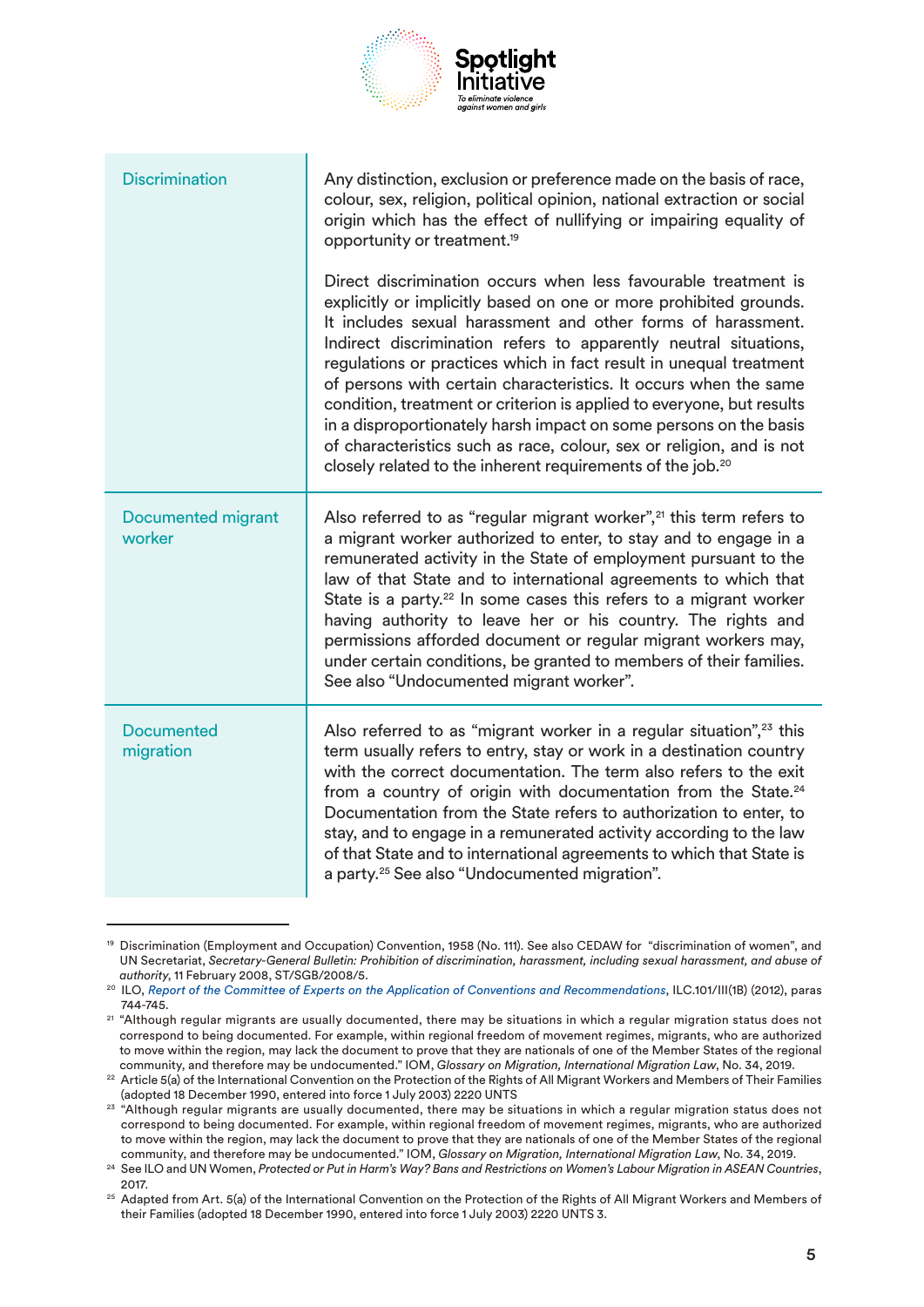

<span id="page-13-0"></span>

| Domestic work     | The term "domestic work" means work performed in or for a<br>household or households. <sup>26</sup>                                                                                                                                                                                                                                                                                                                                                                                                                                                            |
|-------------------|----------------------------------------------------------------------------------------------------------------------------------------------------------------------------------------------------------------------------------------------------------------------------------------------------------------------------------------------------------------------------------------------------------------------------------------------------------------------------------------------------------------------------------------------------------------|
| Domestic worker   | The term "domestic worker" means any person engaged in<br>domestic work within an employment relationship (See "Domestic<br>work"). <sup>27</sup> A domestic worker is an individual who is paid to perform<br>domestic duties such as cleaning, cooking and looking after<br>children or elderly people in the home. This individual often lives<br>and works at the employer's residence. <sup>28</sup> A person who performs<br>domestic work only occasionally or sporadically and not on an<br>occupational basis is not a domestic worker. <sup>29</sup> |
|                   | *The term "domestic worker" is preferred to "helper", "maid",<br>"auntie" or "servant" because it underscores that domestic work is<br>a type of employment with corresponding labour rights.                                                                                                                                                                                                                                                                                                                                                                  |
| Domestic violence | The violence that occurs within the private sphere, generally<br>between individuals who are related through blood or intimacy. It<br>can take many different forms, including physical, psychological,<br>and sexual violence. <sup>30</sup>                                                                                                                                                                                                                                                                                                                  |

| *Economic abuse | Causing or attempting to cause an individual to become financially |
|-----------------|--------------------------------------------------------------------|

| *Economic abuse          | Causing or attempting to cause an individual to become financially<br>dependent on another person, by obstructing their access to or<br>control over resources and/or independent economic activity. <sup>31</sup> |
|--------------------------|--------------------------------------------------------------------------------------------------------------------------------------------------------------------------------------------------------------------|
| <b>Economic violence</b> | Denying someone access to and control over basic resources. <sup>32</sup>                                                                                                                                          |
| <b>Emotional abuse</b>   | See "Psychological Abuse".                                                                                                                                                                                         |

<sup>&</sup>lt;sup>26</sup> Article 1(a) (b) of the ILO Domestic Workers Convention, 2011 (No. 189).

<sup>&</sup>lt;sup>27</sup> Article 1(a) (b) of the ILO Domestic Workers Convention, 2011 (No. 189).

<sup>&</sup>lt;sup>28</sup> ILO, *Media-Friendly Glossary on Migration: Fair Recruitment and Forced Labour edition*, forthcoming.

<sup>&</sup>lt;sup>29</sup> Article 1(a) (b) of the ILO Domestic Workers Convention, 2011 (No. 189).

<sup>&</sup>lt;sup>30</sup> UN General Assembly, resolution 58/147, Elimination of domestic violence against women, A/RES/58/147 (2003).<br><sup>31</sup> UN Women, Glossary of Terms from Programming Essentials and Monitoring and Evaluation Sections, 2012.

<sup>&</sup>lt;sup>32</sup> UN General Assembly, [In-depth Study on All Forms of Violence Against Women: Report of the Secretary-General](https://documents-dds-ny.un.org/doc/UNDOC/GEN/N06/419/74/PDF/N0641974.pdf?OpenElement), A/61/122/ Add.1 (2006).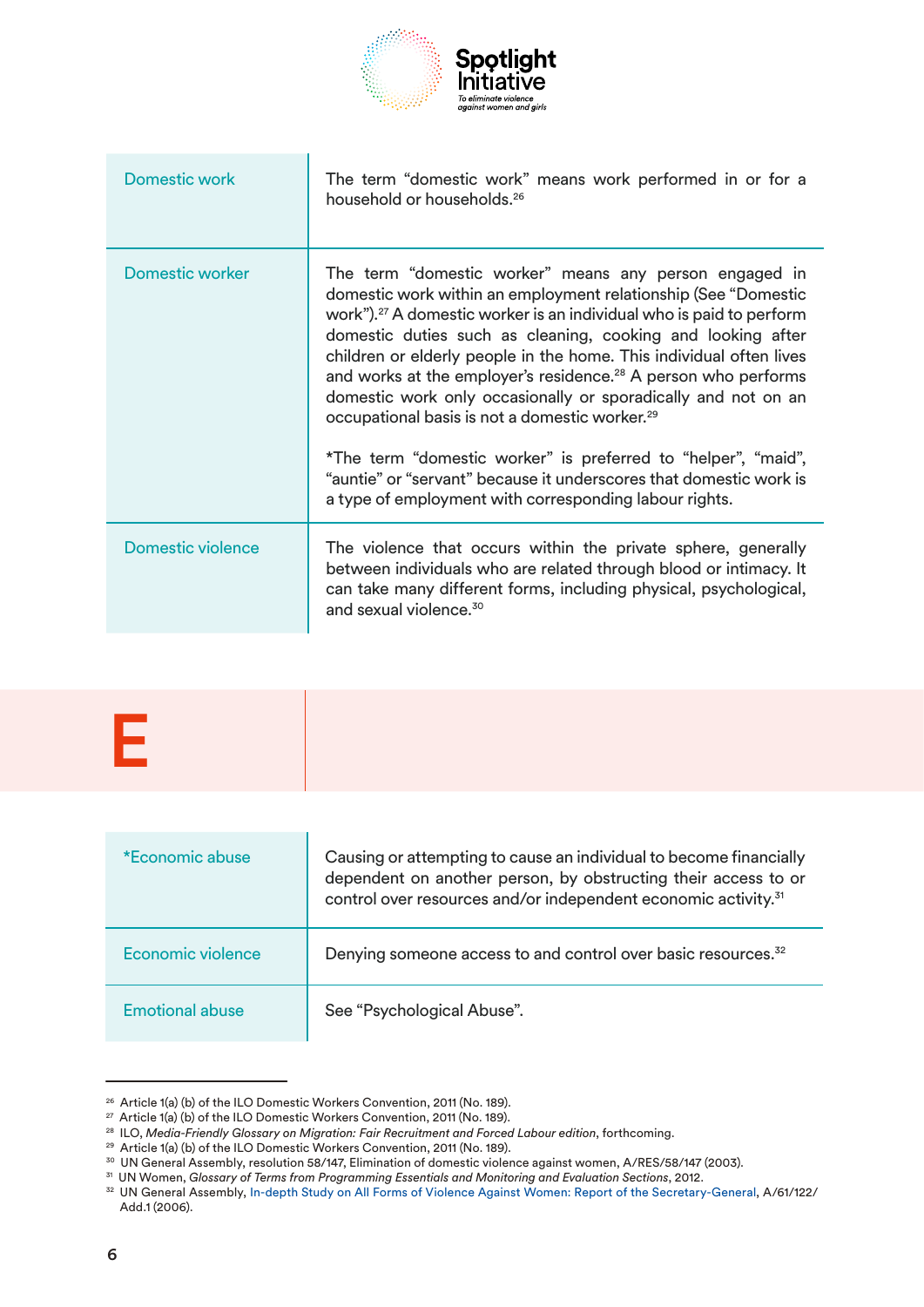

<span id="page-14-0"></span>

| <b>Essential services</b>   | Essential services are those that are most typically needed to<br>respond to the needs of women and girls, including transgender<br>women, who have been victims of physical and sexual violence.<br>These include: hotlines; health care, including post-rape care; crisis<br>counseling and referrals; shelters and safe housing; safety and<br>police protection; access to justice, legal and social assistance. <sup>33</sup> |
|-----------------------------|------------------------------------------------------------------------------------------------------------------------------------------------------------------------------------------------------------------------------------------------------------------------------------------------------------------------------------------------------------------------------------------------------------------------------------|
| <b>Ethical recruitment</b>  | See "Fair recruitment".                                                                                                                                                                                                                                                                                                                                                                                                            |
| <i><b>*Exploitation</b></i> | There is no definition of the term "exploitation" in any international<br>legal instrument. Exploitation can be understood as being the act<br>of taking advantage of another for one's own benefit. <sup>34</sup> See also<br>"Labour exploitation" and "Trafficking in persons".                                                                                                                                                 |

Fair recruitment Processes of recruitment and placement of workers, both nationally and internationally, in a way that is respectful of their human and labour rights while meeting labour market and employers' needs. Generally, a fair recruitment process exhibits a number of elements that differentiate it from a recruitment process that does not fully respect the human and labour rights of the worker. These include – among others – the principle that workers should not be charged any recruitment fees or related costs, workers should understand and voluntarily agree to the terms and conditions of their employment, workers should be free to move within a country of leave a country, workers should have access to remedies in case of alleged abuse of their rights.<sup>35</sup>

<sup>33</sup> UN Women, UNFPA, WHO, UNDP and UNODC, *[Essential Services Package for Women and Girls Subject to Violence](https://www.unwomen.org/en/digital-library/publications/2015/12/essential-services-package-for-women-and-girls-subject-to-violence#:~:text=The%20United%20Nations%20Joint%20Global,who%20have%20experienced%20gender%20based)*, 2015.

<sup>34</sup> IOM, *Glossary on Migration, International Migration Law*, 2nd edition, 2011, p.35. Also, per the 2000 UN Convention against Transnational Organized Crime Protocol to Prevent, Suppress and Punish Trafficking in Persons, Especially Women and Children "Exploitation shall include, at a minimum, the exploitation of the prostitution of others or other forms of sexual exploitation, forced labour or services, slavery or practices similar to slavery, servitude or the removal of organs." The Protocol notes that this list is not considered exhaustive.

<sup>35</sup> ILO, *[General Principles and Operational Guidelines for Fair Recruitment and Definition of Recruitment Fees and Related Costs](https://www.ilo.org/wcmsp5/groups/public/---ed_protect/---protrav/---migrant/documents/publication/wcms_536755.pdf)*, 2019.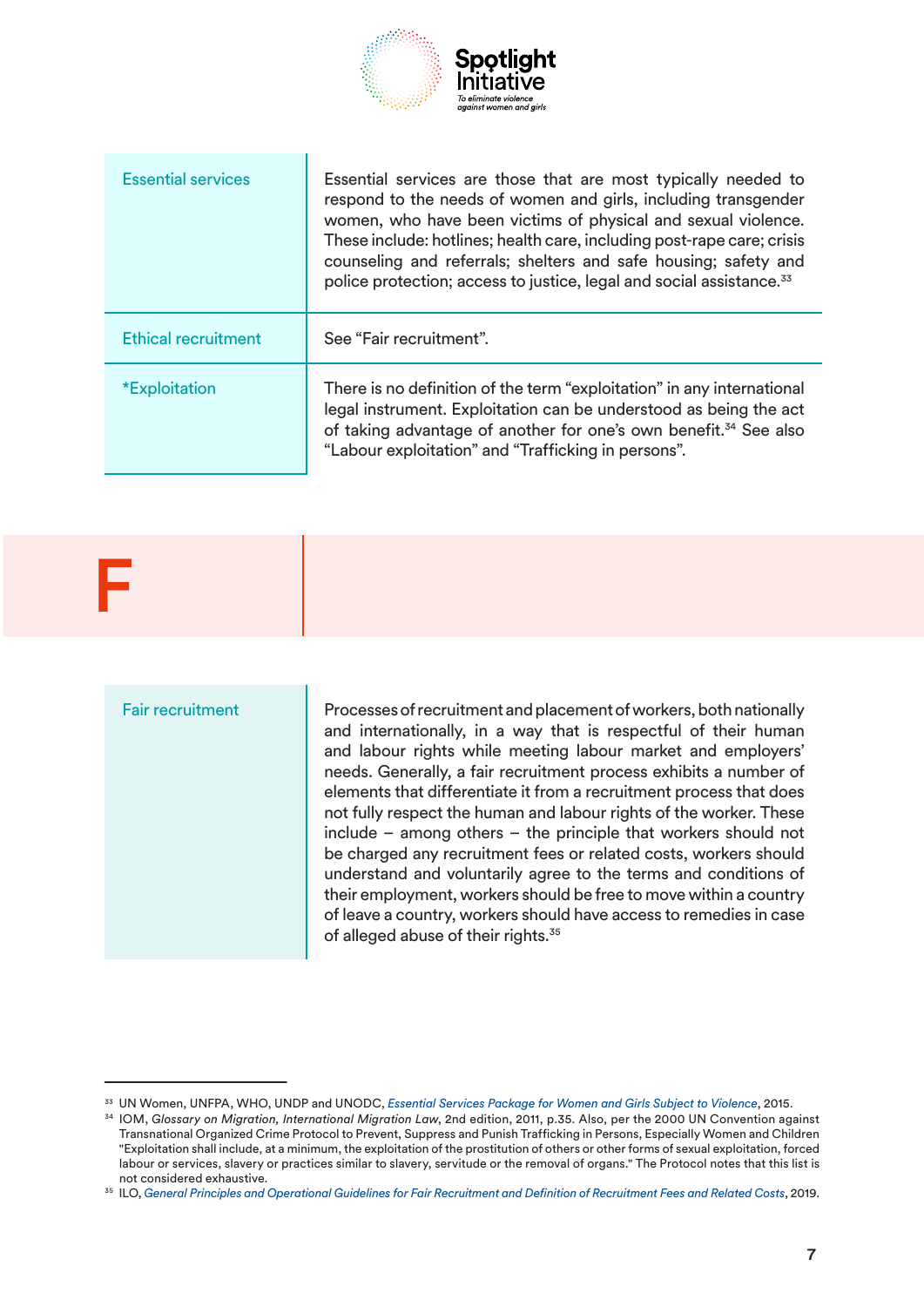

<span id="page-15-0"></span>Forced labour **All work or service which is exacted from any person under the** menace of any penalty and for which the said person has not offered himself/herself voluntarily.<sup>36</sup> Forced labour refers to situations in which persons are coerced to work through the use of violence or intimidation, or by more subtle means such as manipulated debt, retention of identity papers or threats of denunciation to immigration authorities.<sup>37</sup>

> \*The term "slavery" is often used to describe forced labour and should only be used when there is proof of slavery, which is defined as ownership of a person in international law.<sup>38</sup> See "Slavery". The term can connote the person has no agency (See "Agency").

# G

\*Gender The economic, social and cultural attributes and opportunities associated with being men or women in a particular point in time. Also refers to the socially constructed relationship between women and men and the attributes, behaviour and activities to which each is expected to adhere. Gender differences are determined and reinforced by cultural, historical, ethnic, religious and economic factors. Gender roles differ over time and between cultures, but may be changed. Gender is often wrongly conflated with "sex", which refers to biological differences.<sup>39</sup>

<sup>36</sup> Article 2(1) of the ILO Forced Labour Convention, 1930 (No. 29).

<sup>37</sup> Forced labour is recognized as a form of exploitation in the definition of trafficking in persons (Protocol to Prevent, Suppress and Punish Trafficking in Persons, especially Women and Children, supplementing the United Nations Convention against Transnational Organized Crime (adopted 15 November 2000, entered into force 25 December 2003) 2237 UNTS 319, Art. 3(a)). <sup>38</sup> Per Slavery Convention, 1926.

<sup>39</sup> UN Women, *Glossary of Terms from Programming Essentials and Monitoring and Evaluation Sections*, 2012.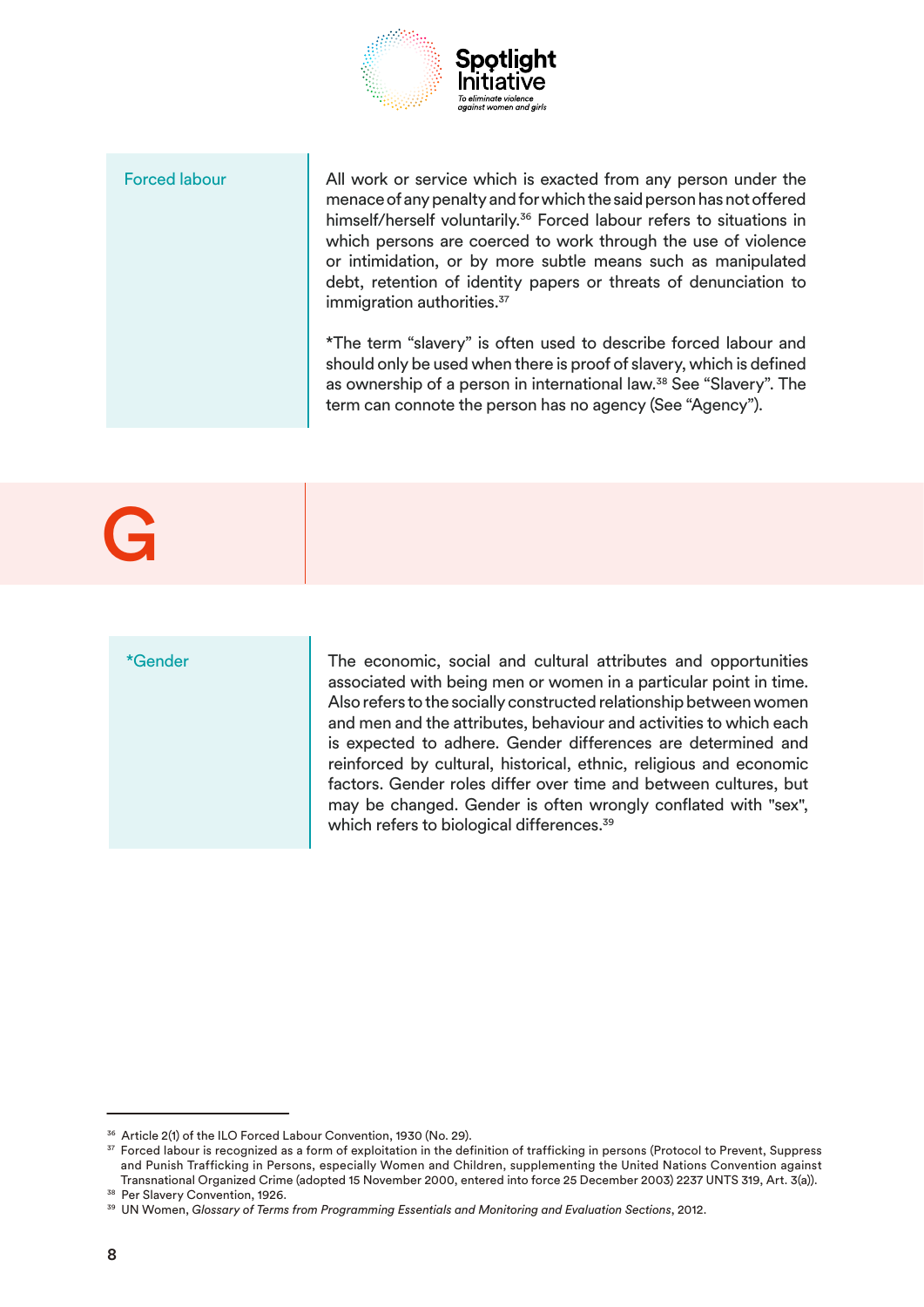

<span id="page-16-0"></span>

| Gender-based<br>violence                   | An umbrella term for violence directed toward or disproportionately<br>affecting someone because of their actual or perceived gender<br>identity. The term "gender-based violence" (GBV) is primarily<br>used to underscore the fact that structural, gender-based power<br>differentials around the world place women and girls at risk for<br>multiple forms of violence. This includes acts that inflict physical,<br>sexual or mental harm or suffering, threats of such acts, coercion,<br>and other deprivations of liberty, whether occurring in public or in<br>private life. While women and girls suffer disproportionately from<br>GBV, men and boys can also be targeted. The term is also used<br>by some actors to describe targeted violence against lesbian, gay,<br>bisexual, transgender, and intersex (LGBTI) populations, in these<br>cases when referencing violence related to norms of masculinity/<br>femininity and/or gender norms. <sup>40</sup> |
|--------------------------------------------|-----------------------------------------------------------------------------------------------------------------------------------------------------------------------------------------------------------------------------------------------------------------------------------------------------------------------------------------------------------------------------------------------------------------------------------------------------------------------------------------------------------------------------------------------------------------------------------------------------------------------------------------------------------------------------------------------------------------------------------------------------------------------------------------------------------------------------------------------------------------------------------------------------------------------------------------------------------------------------|
| Gender-based<br>violence and<br>harassment | Violence and harassment directed at persons because of their<br>sex or gender, or affecting persons of a particular sex or gender<br>disproportionately, and includes sexual harassment. <sup>41</sup>                                                                                                                                                                                                                                                                                                                                                                                                                                                                                                                                                                                                                                                                                                                                                                      |
|                                            | This term was agreed in the ILO Violence and Harassment<br>Convention, 2019 (No. 190). See also "Violence and harassment in<br>the world of work" and "World of work".                                                                                                                                                                                                                                                                                                                                                                                                                                                                                                                                                                                                                                                                                                                                                                                                      |
| *Gender-blind                              | The failure to recognize that gender is an essential determinant of<br>social outcomes impacting on projects and policies. A gender-blind<br>approach assumes gender is not an influencing factor in projects,<br>programmes, or policy. <sup>42</sup>                                                                                                                                                                                                                                                                                                                                                                                                                                                                                                                                                                                                                                                                                                                      |
| *Gender equality                           | Enjoyment of equal rights, opportunities, and treatment of all<br>people, with recognition that people of different genders have<br>different needs, priorities and experiences of injustice. <sup>43</sup>                                                                                                                                                                                                                                                                                                                                                                                                                                                                                                                                                                                                                                                                                                                                                                 |
| Gender<br>mainstreaming                    | The process of assessing the implications for women and men of<br>any planned action, including legislation, policies or programmes,<br>in any area and at all levels. It is a strategy for making the concerns<br>and experiences of women as well as of men an integral part of the<br>design, implementation, monitoring and evaluation of policies and<br>programmes in all political, economic and societal spheres, so that<br>women and men benefit equally, and inequality is not perpetuated.<br>The ultimate goal of mainstreaming is to achieve gender equality. <sup>44</sup>                                                                                                                                                                                                                                                                                                                                                                                   |

<sup>40</sup> Inter-Agency Standing Committee, *Guidelines for Integrating Gender-Based Violence Interventions in Humanitarian Action: Reducing Risk, Promoting Resilience and Aiding Recovery*, 2015. 41 ILO Violence and Harassment Convention, 2019 (No. 190).

<sup>42</sup> UNDP, *[The Gender And Human Rights Analysis Of The National Multisectoral Strategic HIV and AIDS Framework 2009-2014](http://www.undp.org/content/dam/swaziland/docs/publications/UNDP_SZ_HIV_AIDS_National_Multisectoral_Strategic_Hiv_and_Aids_Framework.pdf)*.

<sup>43</sup> UN Women Training Centre, *[Gender Equality Glossary](https://trainingcentre.unwomen.org/mod/glossary/view.php?id=36&lang=en)*.

<sup>44</sup> UN Economic and Social Council, resolution 1997/2, Agreed Conclusions, 18 July 1997, 1997/2.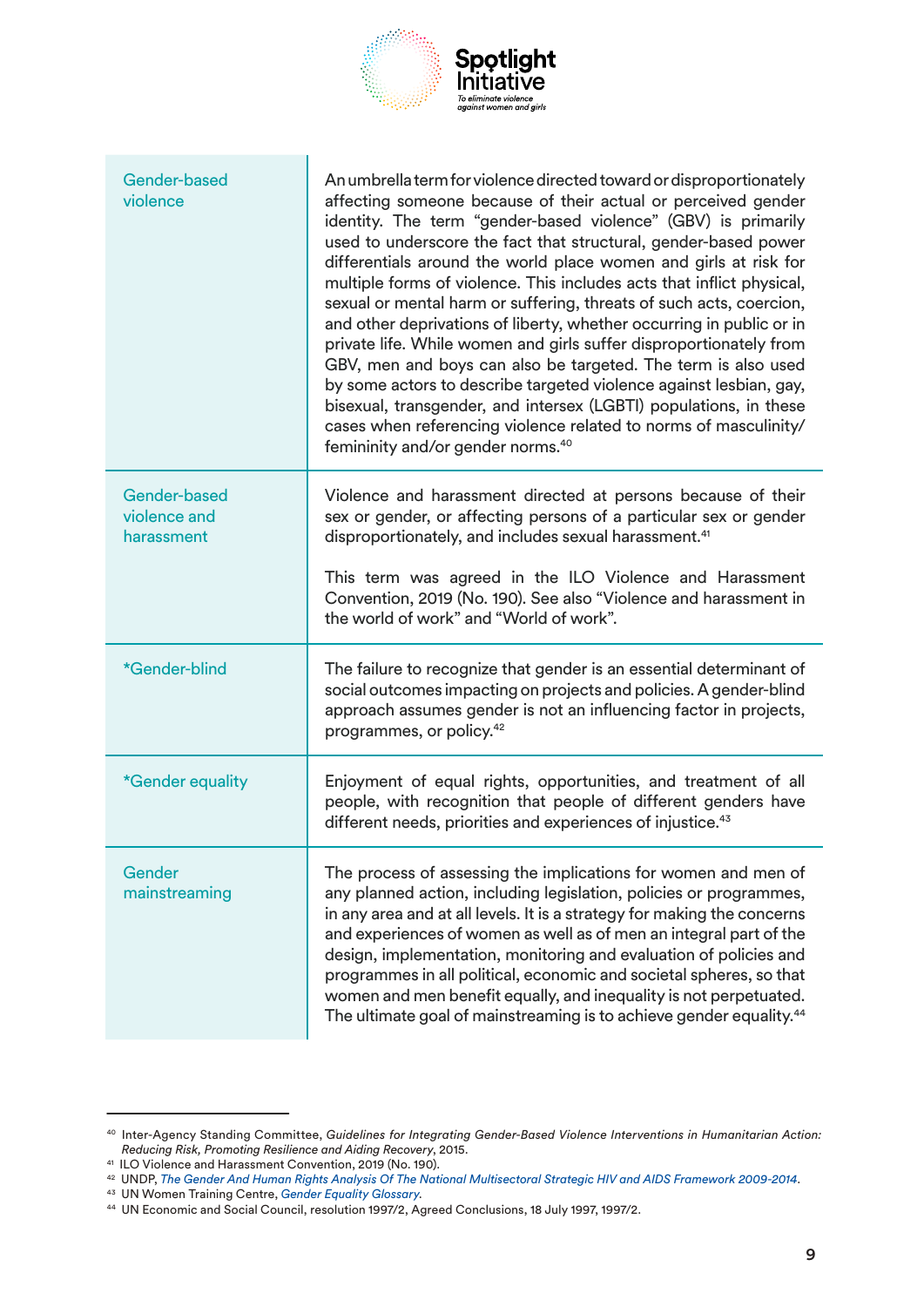

<span id="page-17-0"></span>

| <i>*</i> Gender<br>non-conforming | A broad term referring to people who do not behave in a way that<br>conforms to the traditional expectations of their gender, or whose<br>gender expression does not fit neatly into the gender binary i.e.<br>woman/man.     |
|-----------------------------------|-------------------------------------------------------------------------------------------------------------------------------------------------------------------------------------------------------------------------------|
| *Gender norms                     | Social expectations that define what is considered appropriate<br>behaviour for women and men. Gender norms shape the different<br>roles and behaviours of women and men, and of children as well<br>as adults. <sup>45</sup> |
| *Gender-responsive                | The consistent and systematic attention given to the gendered<br>differences among individuals in society with a view to addressing<br>status quo and structural constraints to gender equality.                              |
| *Gender-sensitive                 | Taking into account particularities pertaining to the lives of both<br>women and men with an aim to eliminate inequalities and promote<br>gender equality, including an equal distribution of resources. <sup>46</sup>        |

## H

| <b>Harassment</b> | Any improper and unwelcome conduct that might reasonably<br>be expected or be perceived to cause offence or humiliation to<br>another person. Harassment may take the form of words, gestures<br>or actions which tend to annoy, alarm, abuse, demean, intimidate,<br>belittle, humiliate or embarrass another or which create an<br>intimidating, hostile or offensive work environment. Harassment<br>normally implies a series of incidents. <sup>47</sup> |
|-------------------|---------------------------------------------------------------------------------------------------------------------------------------------------------------------------------------------------------------------------------------------------------------------------------------------------------------------------------------------------------------------------------------------------------------------------------------------------------------|
|                   | For the definitions in the ILO Violence and Harassment Convention,<br>2019 (No. 190), see "Violence and harassment in the world of work"<br>and "Gender-based violence and harassment".                                                                                                                                                                                                                                                                       |
| Human trafficking | See Trafficking in persons.                                                                                                                                                                                                                                                                                                                                                                                                                                   |

<sup>&</sup>lt;sup>45</sup> UNFPA, Measuring Prevalence of Violence Against Women: Key Terminology. Gender norms often fail to take into consideration people who identify outside of the gender binary, 2016.

<sup>46</sup> European Commission, *100 Words for Equality: A Glossary of Terms on Equality between Women and Men*, 1998.

<sup>47</sup> UN Secretariat, *Secretary-General Bulletin: Prohibition of discrimination, harassment, including sexual harassment, and abuse of authority*, 11 February 2008, ST/SGB/2008/5.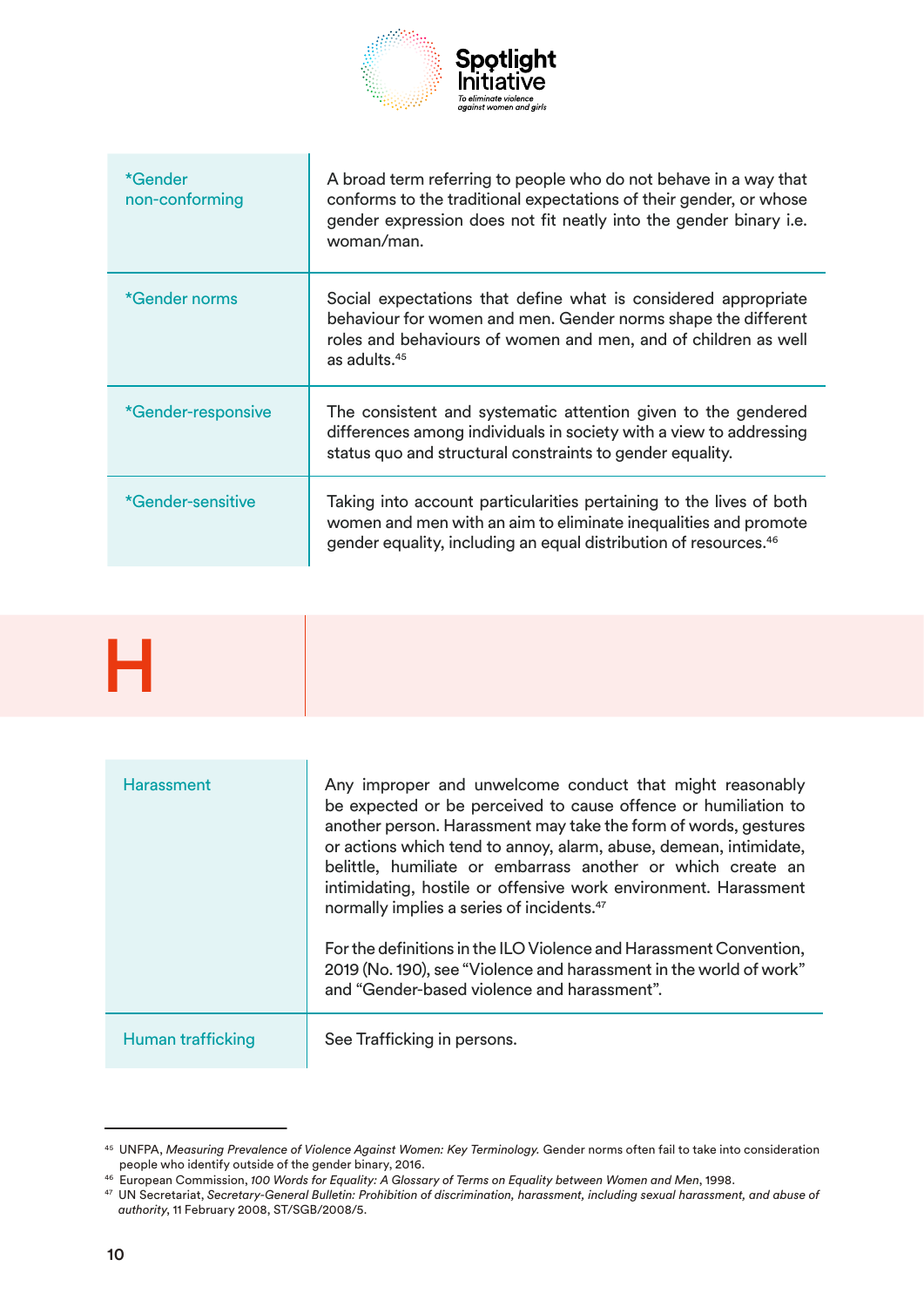

<span id="page-18-0"></span>I

| Informal economy              | All economic activities by workers and economic units that are $-$ in<br>law or in practice - not covered or insufficiently covered by formal<br>arrangements. Their activities are not included in the law, which<br>means that they are operating outside the formal reach of the law;<br>or they are not covered in practice, which means that $-$ although<br>they are operating within the formal reach of the law, the law is not<br>applied or not enforced; or the law discourages compliance because<br>it is inappropriate, burdensome, or imposes excessive costs. <sup>48</sup>                                             |
|-------------------------------|-----------------------------------------------------------------------------------------------------------------------------------------------------------------------------------------------------------------------------------------------------------------------------------------------------------------------------------------------------------------------------------------------------------------------------------------------------------------------------------------------------------------------------------------------------------------------------------------------------------------------------------------|
| *Intersectionality            | The intersections of gender with other areas of discrimination<br>and exclusion, including but not limited to race, class, caste,<br>gender, ethnicity, sexuality, gender identity, disability, nationality,<br>immigration status, geographical location, religion and so on. <sup>49</sup>                                                                                                                                                                                                                                                                                                                                            |
| *Intimate partner<br>violence | A pattern of assaultive and coercive behaviours, including physical,<br>sexual, and psychological attacks, as well as economic coercion,<br>that adults or adolescents use against their intimate partners.<br>It includes a range of sexually, psychologically and physically<br>coercive acts used against adult or adolescent women by a current<br>or former intimate partner, without her consent. Though women<br>can be violent toward men in relationships, and violence exists<br>in same-sex partnerships, the largest burden of intimate partner<br>violence is inflicted by men against their female partners <sup>50</sup> |
| *Irregular migration          | A cross-border movement that takes place outside the regulatory<br>norms of the countries of origin, transit and destination. See<br>"Undocumented migration".                                                                                                                                                                                                                                                                                                                                                                                                                                                                          |

<sup>48</sup> ILO Resolution concerning decent work and the informal economy, 2002. See also Transition from the Informal to the Formal Economy Recommendation, 2015 (No. 204) which further notes the term "informal economy" does not cover illicit activities, in particular the provision of services or the production, sale, possession or use of goods forbidden by law, including the illicit production and trafficking of drugs, the illicit manufacturing of and trafficking in firearms, trafficking in persons, and money laundering, as defined in the relevant international treaties. Further per ILO, *[Statistical Definition of Informal Employment:](https://trainingcentre.unwomen.org/mod/glossary/view.php?id=36&lang=en)  [Guidelines Endorsed by the Seventeenth International Conference of Labour Statisticians](https://trainingcentre.unwomen.org/mod/glossary/view.php?id=36&lang=en)*, 2003, the informal economy includes self-employment in informal enterprises (small and unregistered enterprises) and wage employment in informal jobs (unregulated

and unprotected jobs) for informal enterprises, formal enterprises, households or for no fixed employer.<br><sup>49</sup> UN Women, *The Value of Intersectionality in Understanding Violence Against Women and Girls, 2019.*<br><sup>50</sup> UN Wome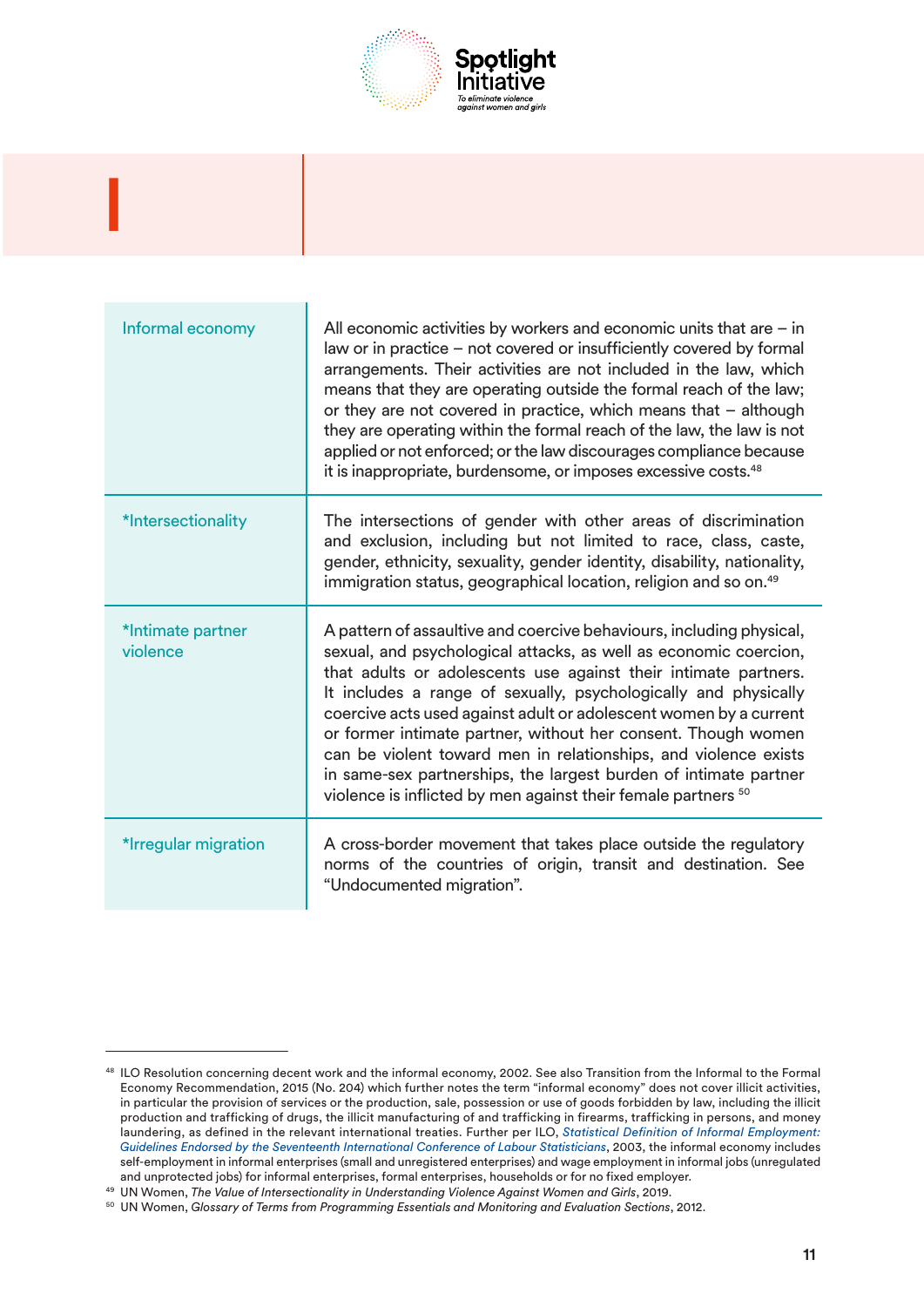

<span id="page-19-0"></span>

| Irregular-status<br>migrant worker | See "Undocumented migrant worker".                                                                                                                                                                                                                                                |
|------------------------------------|-----------------------------------------------------------------------------------------------------------------------------------------------------------------------------------------------------------------------------------------------------------------------------------|
|                                    | *The terms "irregular-status migrant worker" "migrant worker in an<br>irregular situation" or "undocumented migrant worker" should be<br>used In lieu of the term "illegal migrant" because the latter is seen<br>as stigmatizing and associative with criminality. <sup>51</sup> |

| *Labour exploitation | The term covers a broad spectrum of working conditions and<br>practices that are short of decent work and thus unacceptable.<br>They range from extreme exploitation including forced labour and<br>trafficking in persons at one end, to other unacceptable working<br>conditions such as delayed or non-payment of wages. <sup>52</sup> There is no<br>definition of exploitation in international law. See also "Exploitation"<br>and "Trafficking in persons". |
|----------------------|--------------------------------------------------------------------------------------------------------------------------------------------------------------------------------------------------------------------------------------------------------------------------------------------------------------------------------------------------------------------------------------------------------------------------------------------------------------------|
| Labour migration     | The movement of persons from one geographical location to<br>another in order to find gainful employment, typically referring to<br>international border crossing. <sup>53</sup><br>*The term "labour migration" is preferred to "labour import/export"<br>as the term can imply a commodification of people.                                                                                                                                                      |
| Labour recruiter     | Public or private employment agencies and all other intermediaries<br>or subagents that offer labour recruitment and placement services.<br>Labour recruiters can take many forms, whether for profit or<br>non-profit, or operating within or outside legal and regulatory<br>frameworks. <sup>54</sup>                                                                                                                                                           |

L

<sup>51</sup> See UN Committee on Migrant Workers, General Comment No. 2 on the rights of migrant workers in an irregular situation and members of their families (CMW/C/GC/2), 28 August 2013, para. 4: "The Committee is of the view that the term 'in an irregular situation' or 'non-documented' is the proper terminology when referring to their status. The use of the term 'illegal' to describe migrant workers in an irregular situation is inappropriate and should be avoided as it tends to stigmatize them by associating them with criminality."

<sup>52</sup> ILO and the United Nations Alliance of Civilizations, *Media-Friendly Glossary on Migration: Middle East edition*, 2017.

<sup>53</sup> ILO and the United Nations Alliance of Civilizations, *Media-Friendly Glossary on Migration: Middle East edition*, 2017.

<sup>54</sup> See ILO, *[General Principles and Operational Guidelines for Fair Recruitment](https://www.ilo.org/wcmsp5/groups/public/---ed_protect/---protrav/---migrant/documents/publication/wcms_536263.pdf)*, 2016.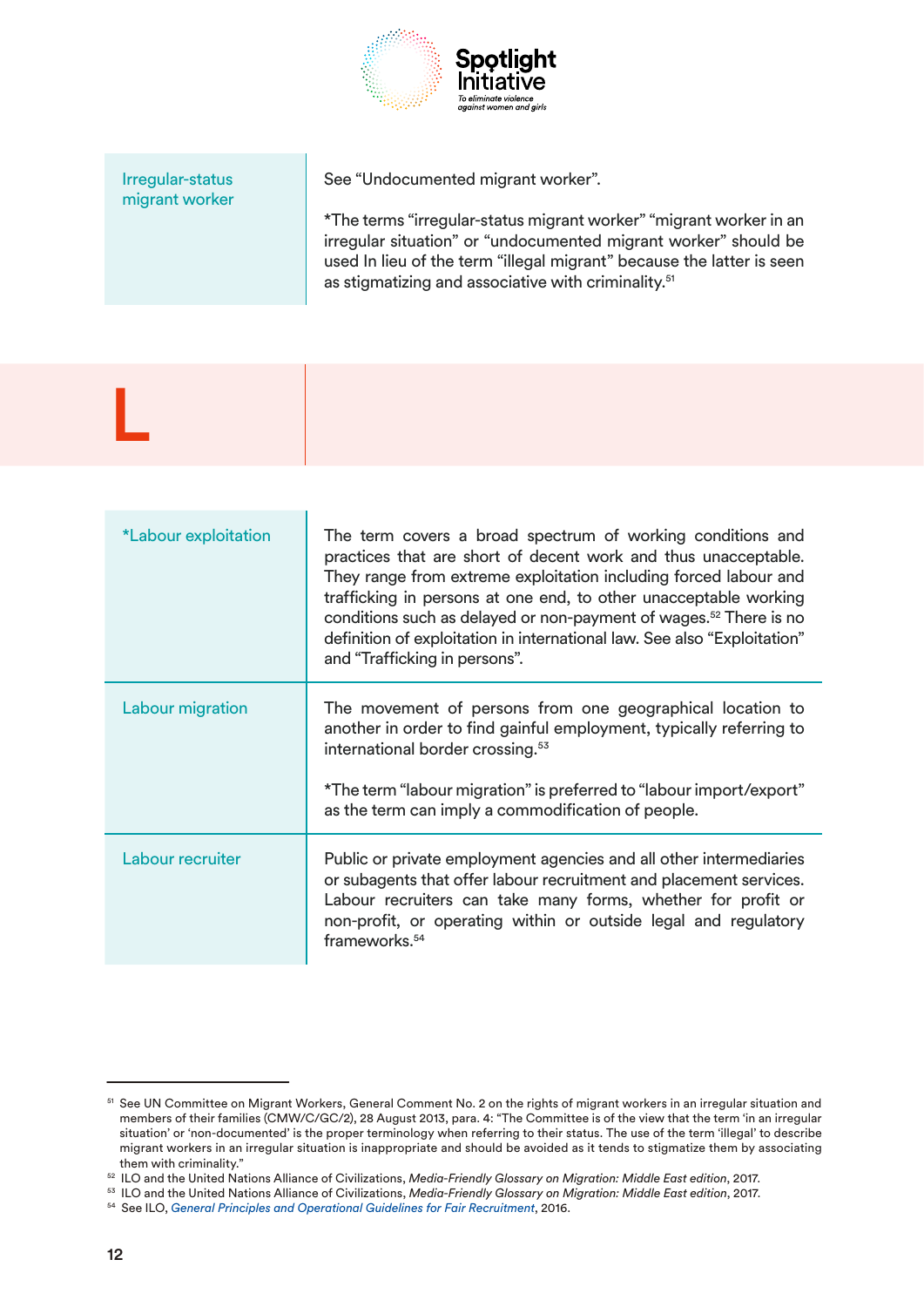

<span id="page-20-0"></span>\*Low wage versus low-skilled labour

The term "low-wage labour" is sometimes used to define workers in certain employment sectors by the amount they are paid. Lowwage sectors include domestic work, construction, agriculture, fishing, and other forms of manual labour that are considered difficult and unattractive.<sup>55</sup>

The term "unskilled work" should be avoided although it is a term used in economics. "Low-skilled work" should be used with caution as it implies a negative value judgment of workers' experience, proficiency and capacity for growth. It also does not take into account that there are a variety of skill levels within the general rubric of "low-skilled labour", that workers have training as well as knowledge, competency and efficiency in their work. Caution is also required when using this term in relation to migrant workers. Many of them are confined by law or social norms to particular sectors regardless of their skills. Women, in particular, are subject to discrimination that confines them to low-wage sectors.<sup>56</sup>

# M

| <b>*Masculinities</b>       | The different notions of what it means to be a man, including<br>ideals about men's characteristics, roles and identities, which are<br>constructed based on cultural, social and biological factors and<br>which change over time. <sup>57</sup>                                                             |
|-----------------------------|---------------------------------------------------------------------------------------------------------------------------------------------------------------------------------------------------------------------------------------------------------------------------------------------------------------|
| <b>Maternity protection</b> | Protections ensuring equality of opportunity for women and<br>enabling women to combine productive and reproductive roles,<br>including: maternity leave, cash and medical benefits, health<br>protection, employment protection, non-discrimination in<br>employment and rights to breastfeed. <sup>58</sup> |

<sup>&</sup>lt;sup>55</sup> In terms of statistical categories, the term "elementary occupations" is used and defined as occupations that typically involve the performance of simple and routine physical or manual tasks. These occupations may require the use of hand-held tools, such as shovels, or of simple electrical equipment, such as vacuum cleaners. These occupations involve tasks such as cleaning; digging; lifting and carrying materials by hand; sorting, storing, or assembling goods by hand (sometimes in the context of mechanized operations); operating a non-motorized vehicle; and picking fruit or vegetables. ISCO-08 and ISCO-88 category 9, *The International Standard Classification of Occupations*, 2012.

<sup>&</sup>lt;sup>56</sup> ILO, Media-Friendly Glossary on Migration: Fair Recruitment and Forced Labour edition, forthcoming.

<sup>57</sup> UNFPA, *Measuring Prevalence of Violence Against Women: Key Terminology*, 2016.

<sup>58</sup> ILO Maternity Protection Convention, 2000 (No. 183) and Maternity Protection Recommendation, 2000 (No. 191); Cited from ILO and UN Women, *Protected or Put in Harm's Way? Bans and Restrictions on Women's Labour Migration in ASEAN Countries*, 2017.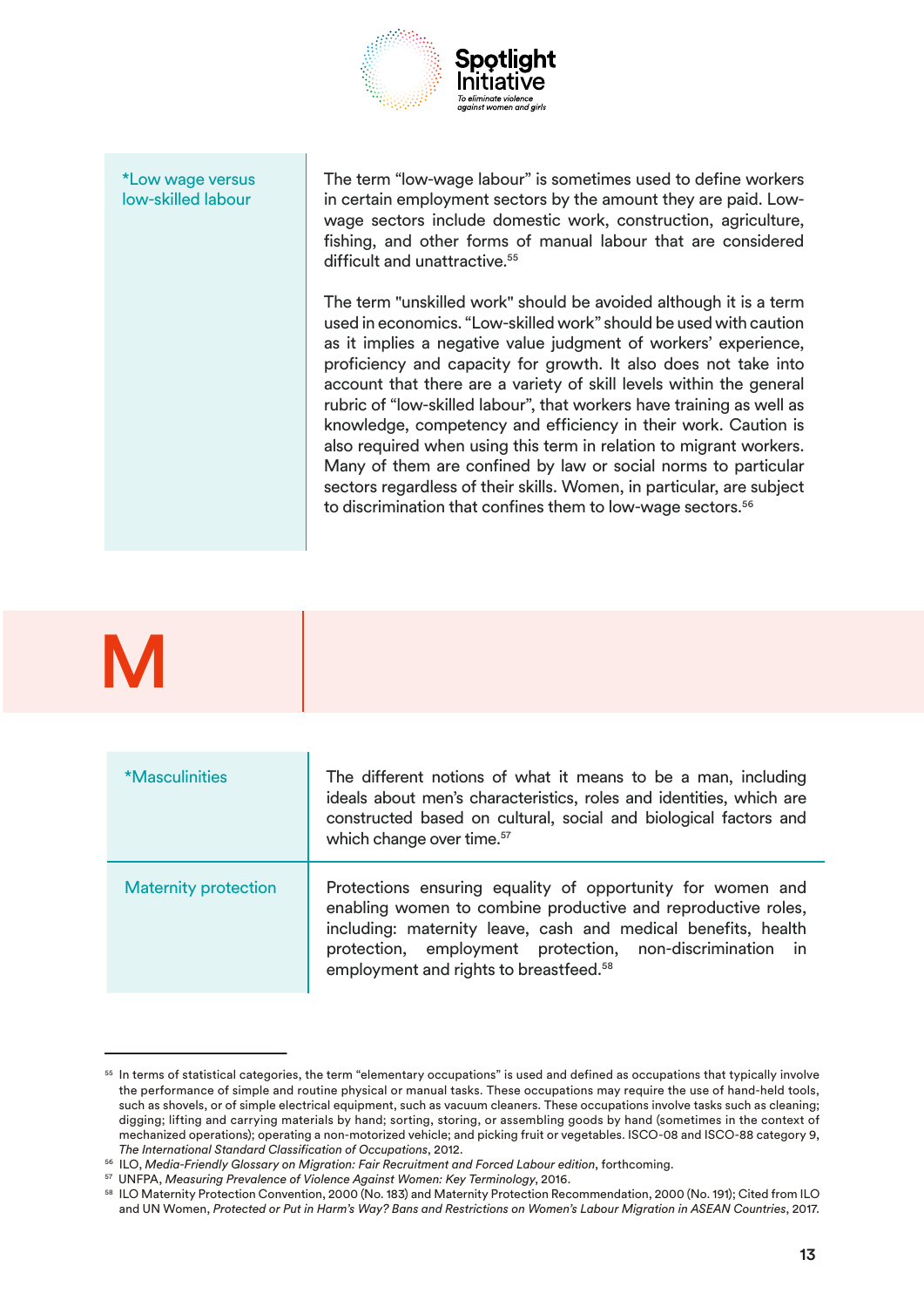

<span id="page-21-0"></span>

| <b>Migrant worker</b>                                | A person who is to be or has been engaged in a remunerated<br>activity in a State of which he or she is not a national. <sup>5960</sup><br>*The term "migrant worker" is preferred to "alien worker",<br>"economic migrant", or "foreign worker".                                                                                                                                                                                                                                                                     |
|------------------------------------------------------|-----------------------------------------------------------------------------------------------------------------------------------------------------------------------------------------------------------------------------------------------------------------------------------------------------------------------------------------------------------------------------------------------------------------------------------------------------------------------------------------------------------------------|
| *Migrant Worker<br><b>Resource Centres</b><br>(MRCs) | MRCs deliver services directly to migrant workers and their<br>communities in countries of origin and destination and are often<br>housed in government institutions, trade unions, or civil society<br>organizations. MRCs provide information on migrating to work<br>and provide a space to ask questions and to lodge complaints and<br>get legal aid. Counselling is provided at MRCs and in communities<br>through outreach activities and meetings, in addition to online and<br>over the phone. <sup>61</sup> |
| <b>Migration for marriage</b>                        | The movement of a person to another country in order to marry a<br>person. <sup>62</sup> In many cases the migrant also works in the country of<br>destination, which then also constitutes "labour migration".                                                                                                                                                                                                                                                                                                       |



| *Patriarchy | Structures and practices of society that establish men's power<br>over women and children. Although all men may generally benefit<br>from patriarchy, not all men benefit equally, taking into account the<br>determinants of race and class, for example. <sup>63</sup>                                 |
|-------------|----------------------------------------------------------------------------------------------------------------------------------------------------------------------------------------------------------------------------------------------------------------------------------------------------------|
| Perpetrator | A person (or group of persons) who commits an act of gender-<br>based violence or other type of crime or offence. Under<br>International Human Rights Law, the term perpetrator can refer<br>also to state institutions, entities or agents that fail to meet human<br>rights obligations. <sup>64</sup> |

<sup>59</sup> Article 2 of the International Convention on the Protection of the Rights of All Migrant Workers and Members of Their Families (adopted 18 December 1990, entered into force 1 July 2003) 2220 UNTS 3.

<sup>&</sup>lt;sup>60</sup> To generate more comprehensive insights, a new definition of international migrant worker was adopted in 2018 by the International Conference of Labour Statisticians, which includes all persons of working age in the country who are either usual residents or not usual residents, but are presently in the country and are either in employment or seeking employment. *Guidelines Concerning Statistics of International Labour Migration, 20th International Conference of Labour Statisticians*, 2018

<sup>&</sup>lt;sup>62</sup> There is no definition of "migration for marriage" in international law.

<sup>63</sup> UN Women, *The Change Makers, A Young Activist's Toolkit for Ending Violence Against Women and Girls*, 2014.

<sup>64</sup> UN, *Glossary on Sexual Exploitation and Abuse*, 2017.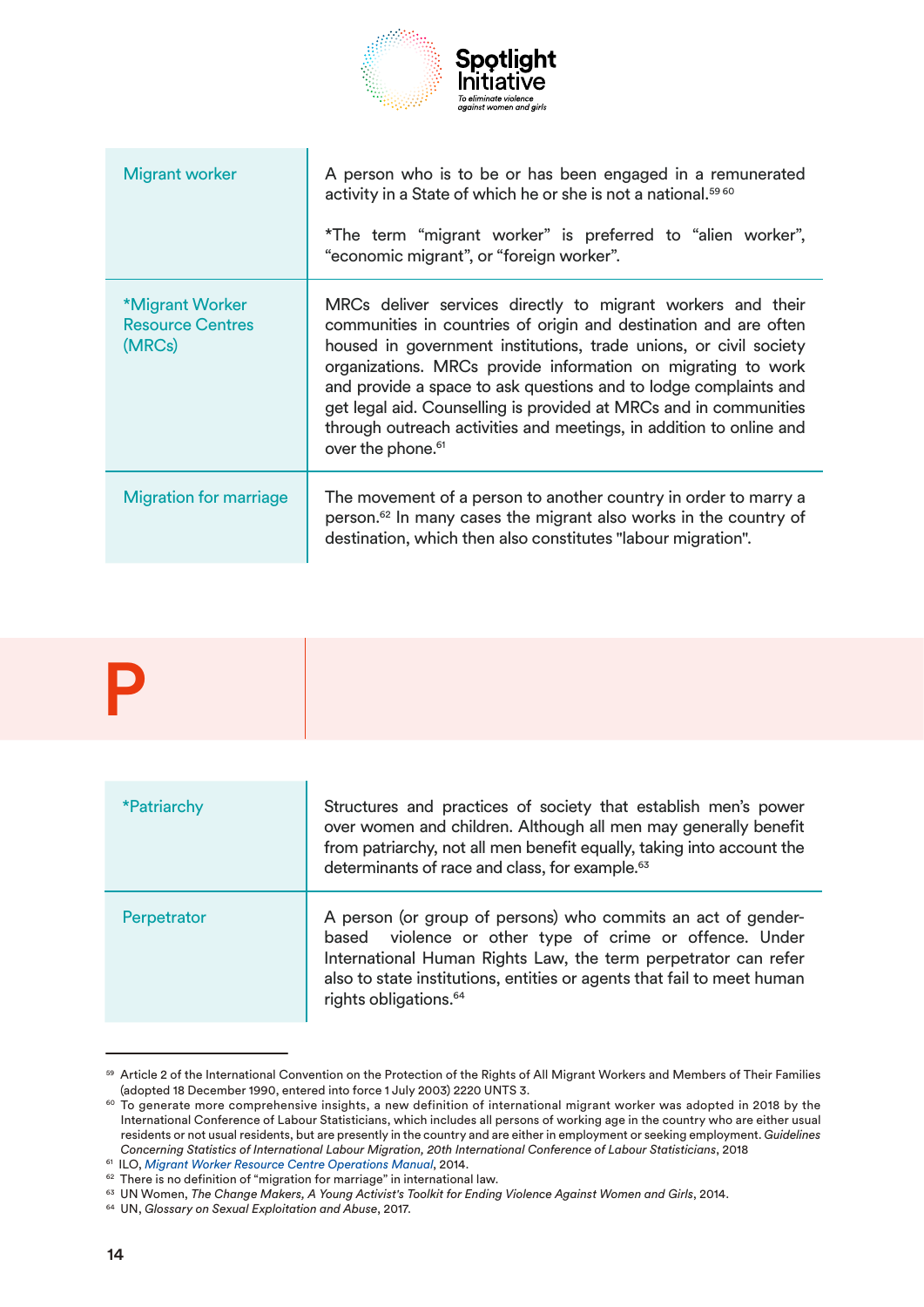

П

<span id="page-22-0"></span>

| *Physical violence         | Physical violence is the intentional use of physical force with the<br>potential for causing death, injury or harm. Physical violence<br>includes but is not limited to: scratching, pushing, shoving,<br>throwing, grabbing, biting, choking, shaking, poking, hair pulling,<br>slapping, punching, hitting, burning, the use of restraints or one's<br>body size or strength to detain another person or the use of a<br>weapon (gun, knife or object). <sup>65</sup>         |
|----------------------------|---------------------------------------------------------------------------------------------------------------------------------------------------------------------------------------------------------------------------------------------------------------------------------------------------------------------------------------------------------------------------------------------------------------------------------------------------------------------------------|
| Protectionism              | This perspective perceives women as inherently in need of<br>protection and limits their mobility and freedoms to achieve that<br>protection. <sup>66</sup><br>"Protection of women's rights" is often preferred to "protecting<br>women".                                                                                                                                                                                                                                      |
| *Psychological abuse       | Any act or omission that damages the self-esteem, identity,<br>or development of the individual. It includes, but is not limited<br>to, humiliation, threatening loss of custody of children, forced<br>isolation from family or friends, threatening to harm the individual<br>or someone they care about, repeated yelling or degradation,<br>inducing fear through intimidating word or gestures, controlling<br>behavior, and the destruction of possessions. <sup>67</sup> |
| *Psychological<br>violence | Behaviour that is intended to intimidate and persecute, and takes<br>the form of threats of abandonment or abuse, confinement to the<br>home, surveillance, threats to take away custody of the children,<br>destruction of objects, isolation, verbal aggression and constant<br>humiliation. <sup>68</sup>                                                                                                                                                                    |

<sup>65</sup> Centers for Disease Control and Prevention, *Intimate Partner Surveillance: Uniform Definitions and Recommended Data Elements, (Second Edition)*, 2000.

<sup>&</sup>lt;sup>66</sup> UN Women, *Glossary of Terms from Programming Essentials and Monitoring and Evaluation Sections, 2012.*<br><sup>67</sup> UN Women, *Glossary of Terms from Programming Essentials and Monitoring and Evaluation Sections, 2012.* 

<sup>&</sup>lt;sup>68</sup> UN Women, *Glossary of Terms from Programming Essentials and Monitoring and Evaluation Sections*, 2012.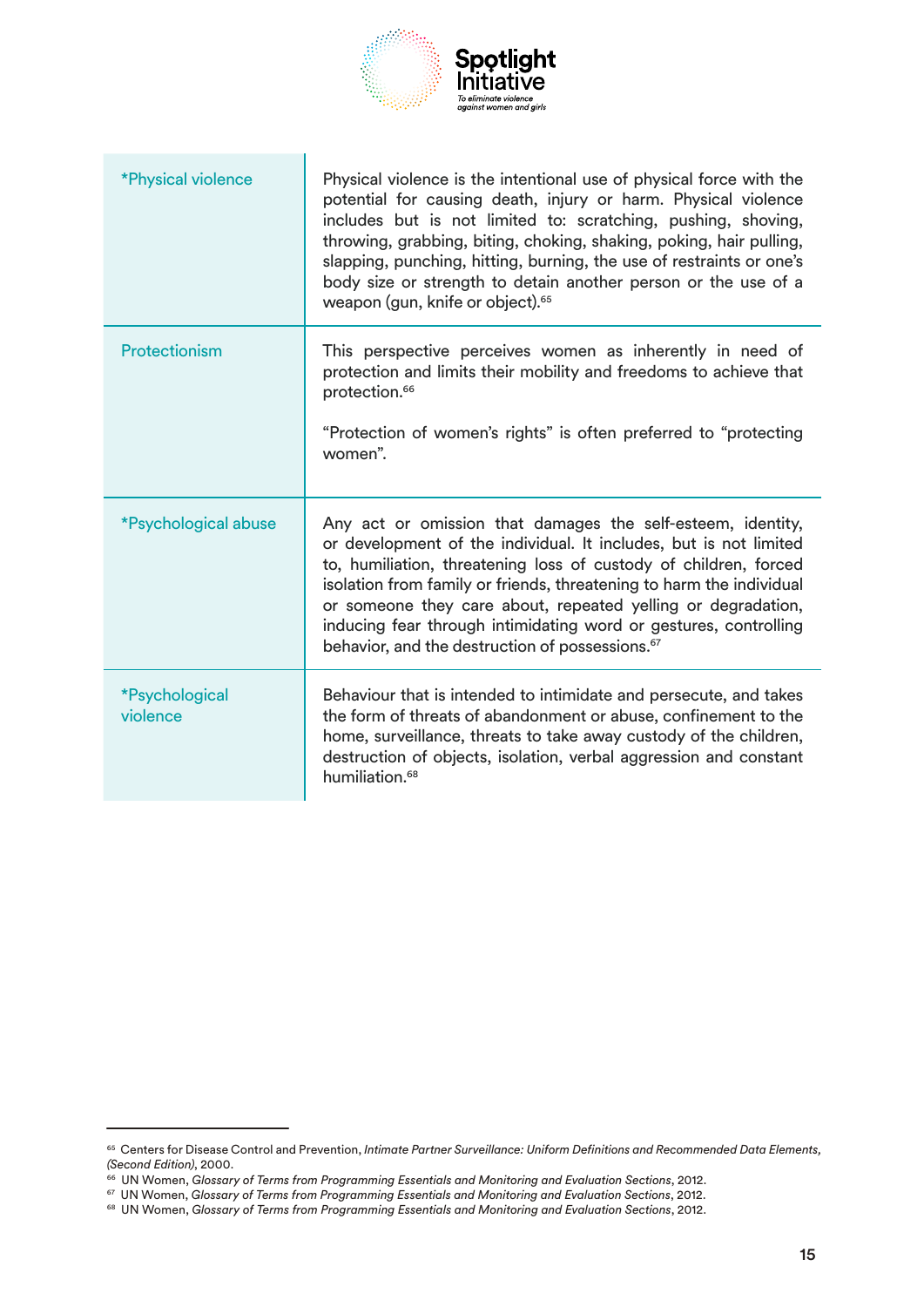

# <span id="page-23-0"></span>R

| Rape                                 | Penetration $-$ even if slightly $-$ of any body part of a person who<br>does not consent with a sexual organ and/or the invasion of the<br>genital or anal opening of a person who does not consent with any<br>object or body part. <sup>69</sup>                                                           |
|--------------------------------------|---------------------------------------------------------------------------------------------------------------------------------------------------------------------------------------------------------------------------------------------------------------------------------------------------------------|
| <b>Recruitment</b>                   | The advertising, information dissemination, selection, transport,<br>placement into employment and $-$ for migrant workers $-$ return<br>to the country of origin where applicable. This applies to both<br>jobseekers and those in an employment relationship. <sup>70</sup> See also<br>"Labour recruiter". |
| Recruitment fees or<br>related costs | Any fees or costs incurred in the recruitment process in order for<br>workers to secure employment or placement, regardless of the<br>manner, timing or location of their imposition or collection. <sup>71,72</sup>                                                                                          |
| *Regular migration                   | Regular migration is a cross-border movement that takes place<br>within the regulatory norms of the countries of origin, transit and<br>destination. See "Documented migration".                                                                                                                              |
| Regular-status migrant<br>worker     | See "Documented migrant worker".                                                                                                                                                                                                                                                                              |

<sup>69</sup> UN, *Glossary on Sexual Exploitation and Abuse*, 2017. 70 ILO, *General Principles and Operational Guidelines for Fair Recruitment*, 2016.

<sup>71</sup> ILO, *General Principles and Operational Guidelines for Fair Recruitment*, 2016. For full elaboration see: ILO, *[Definition of Recruitment](https://www.ilo.org/wcmsp5/groups/public/---ed_protect/---protrav/---migrant/documents/publication/wcms_536755.pdf) [Fees and Related Costs, General Principles and Operational Guidelines for Fair Recruitment](https://www.ilo.org/wcmsp5/groups/public/---ed_protect/---protrav/---migrant/documents/publication/wcms_536755.pdf)*, 2019.

 $72$  In a fair recruitment arrangement, private employment agencies shall not charge directly or indirectly, in whole or in part, any fees or costs to workers. Article 7 of the ILO Private Employment Agencies Convention, 1997 (No. 181).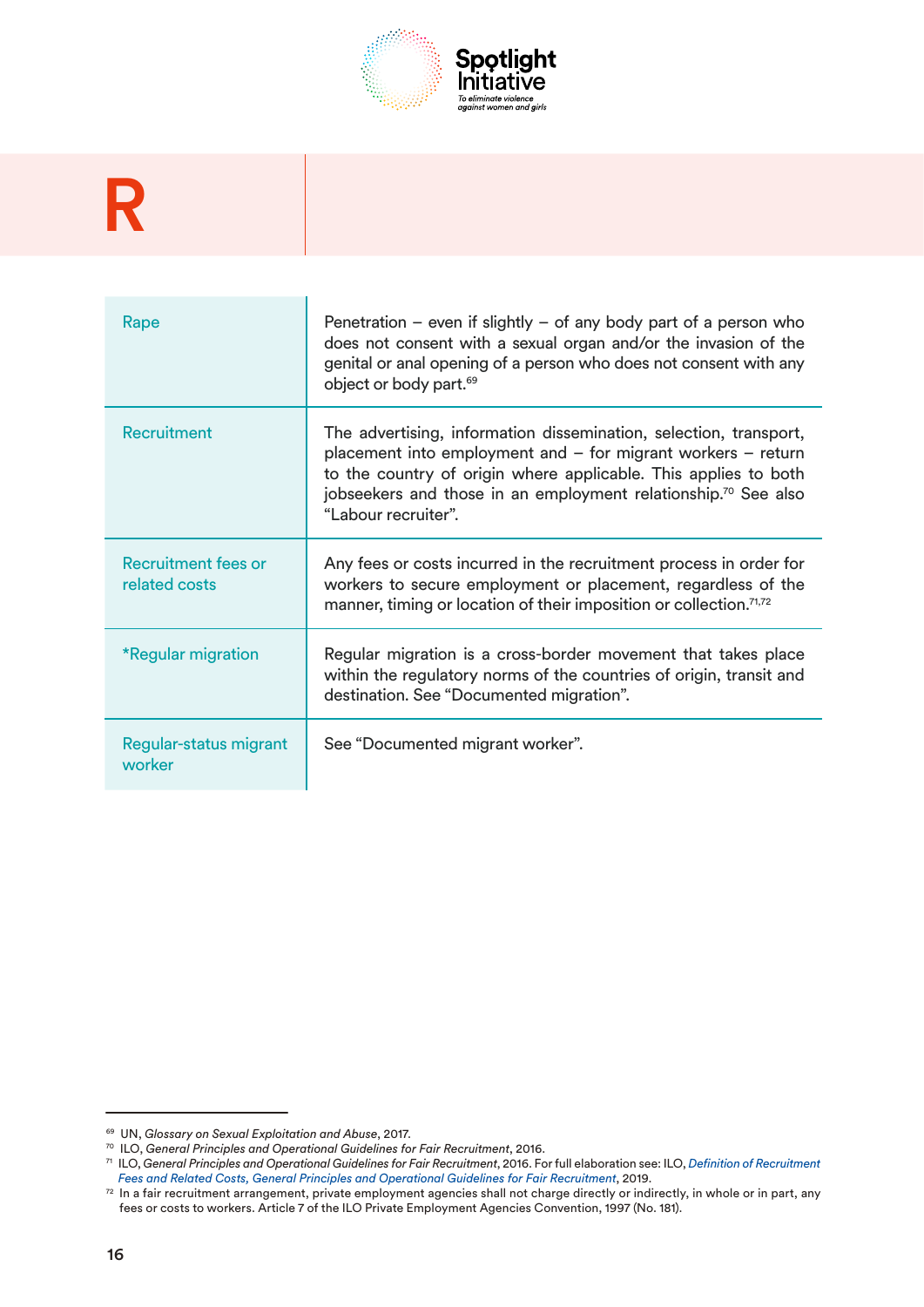

# <span id="page-24-0"></span>S

| *Sex                               | The physical and biological characteristics that distinguish males<br>and females <sup>73</sup> (versus, socially constructed roles, or gender).                                                                                                                                                                                                                                                                                                                                                                                                                                                                                         |
|------------------------------------|------------------------------------------------------------------------------------------------------------------------------------------------------------------------------------------------------------------------------------------------------------------------------------------------------------------------------------------------------------------------------------------------------------------------------------------------------------------------------------------------------------------------------------------------------------------------------------------------------------------------------------------|
| *Sexual abuse                      | Actual or threatened physical intrusion of a sexual nature, whether<br>by force or under unequal or coercive conditions. <sup>74</sup>                                                                                                                                                                                                                                                                                                                                                                                                                                                                                                   |
| <i><b>*Sexual exploitation</b></i> | Actual or attempted abuse of a position of vulnerability, power, or<br>trust, for sexual purposes, including, but not limited to, profiting<br>monetarily, socially or politically from the sexual exploitation of<br>another. Sexual exploitation and abuse constitute acts of serious<br>misconduct and are therefore grounds for disciplinary action<br>including summary dismissal, and criminal proceedings. <sup>75</sup>                                                                                                                                                                                                          |
| *Sexual harassment                 | Any form of unwanted verbal, non-verbal or physical conduct of<br>a sexual nature with the purpose or effect of violating the dignity<br>of a person, in particular when creating an intimidating, hostile,<br>degrading, humiliating or offensive environment, <sup>76</sup> including at<br>work. While typically involving a pattern of behaviour, it can take the<br>form of a single incident. Sexual harassment may occur between<br>persons of the opposite or same sex. Both men and women can<br>be either the victims or the offenders. See also "Harassment", and<br>"Violence and harassment in the world of work".          |
| <b>Sexual violence</b>             | Sexual violence is any act in which one person in a power<br>relationship uses force, coercion or psychological intimidation to<br>force another to carry out a sexual act against her or his will or<br>participate in unwanted sexual relations from which the offender<br>obtains gratification. Abusive sexual contact occurs in a variety of<br>situations, including within marriage, on dates, at work, in school<br>in families (such as incest). Other manifestations include undesired<br>touching, the oral, anal or vaginal penetration of a penis or objects<br>obligatory exposure to pornographic material. <sup>77</sup> |

<sup>73</sup> UN Women Training Centre, *Gender Equality Glossary*, 2017.

<sup>74</sup> UN, *Glossary on Sexual Exploitation and Abuse*, 2017.

<sup>75</sup> UN, *Glossary on Sexual Exploitation and Abuse*, 2017.

<sup>76</sup> UN, *Glossary on Sexual Exploitation and Abuse*, 2017.

<sup>77</sup> WHO, *WHO Multi-country Study of Women's Health and Domestic Violence Against Women: Study Protocol*, 2004.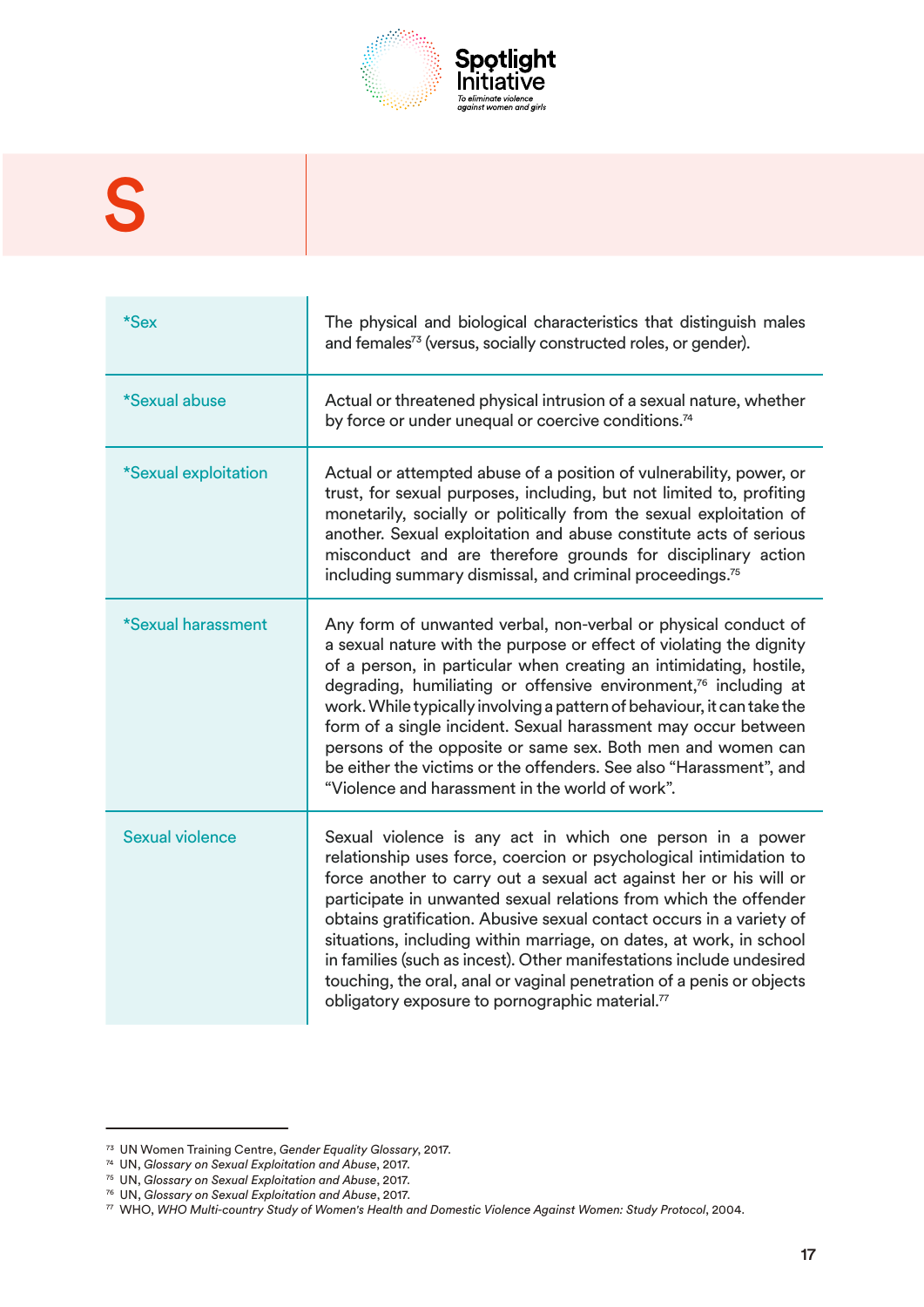

<span id="page-25-0"></span>

| <b>Slavery</b>              | The status or condition of a person over whom any or all of the<br>powers attaching to the right of ownership are exercised. <sup>78</sup>                                                                                                                                                                                                                                                                                                                   |
|-----------------------------|--------------------------------------------------------------------------------------------------------------------------------------------------------------------------------------------------------------------------------------------------------------------------------------------------------------------------------------------------------------------------------------------------------------------------------------------------------------|
|                             | *Unless there is proof of ownership, per above definition, use of the<br>terms "slavery" and "slave" are not encouraged or accurate, as they<br>can connote that persons have no agency (See "Agency"). The terms<br>are often used to describe situations of and people in exploitation,<br>forced labour, or trafficking.                                                                                                                                  |
| <i><b>*Social norms</b></i> | Social norms can be defined as the rules that describe what a<br>certain group considers to be typical or desirable behaviour in a<br>given situation. <sup>79</sup>                                                                                                                                                                                                                                                                                         |
| <i><b>*SOGIESC</b></i>      | An acronym for sexual orientation, gender identity and expression,<br>and sexual characteristics.                                                                                                                                                                                                                                                                                                                                                            |
|                             | Sexual orientation is understood to refer to each person's capacity<br>for profound emotional, affectional and sexual attraction to, and<br>intimate and sexual relations with, individuals of a different gender<br>or the same gender or more than one gender. <sup>80</sup>                                                                                                                                                                               |
|                             | Gender identity is understood to refer to each person's deeply<br>felt internal and individual experience of gender, which may or<br>may not correspond with the sex assigned at birth, including the<br>personal sense of the body (which may involve, if freely chosen,<br>modification of bodily appearance or function by medical, surgical<br>or other means) and other expressions of gender, including dress,<br>speech and mannerisms. <sup>81</sup> |
|                             | Gender expression is each person's presentation of the person's<br>gender through physical appearance - including dress, hairstyles,<br>accessories, cosmetics - and mannerisms, speech, behavioural<br>patterns, names and personal references. Gender expression may<br>or may not conform to a person's gender identity. <sup>82</sup>                                                                                                                    |
|                             | Sexual characteristics are each person's physical features relating<br>to sex, including genitalia and other sexual and reproductive<br>anatomy, chromosomes, hormones, and secondary physical<br>features emerging from puberty. <sup>83</sup>                                                                                                                                                                                                              |

<sup>&</sup>lt;sup>78</sup> Per Slavery Convention, 1926.<br><sup>79</sup> Tankard and Paluck, 2016, as cited in ILO, *Practical Methods to Change Social Norms in Domestic Work*, forthcoming.

<sup>80</sup> Per Yogyakarta Principles on the Application of International Human Rights Law in relation to Sexual Orientation and Gender

Identity, 2006. 81 Per Yogyakarta Principles on the Application of International Human Rights Law in relation to Sexual Orientation and Gender Identity, 2006.

<sup>82</sup> Per [Yogyakarta Principles plus 10.](http://yogyakartaprinciples.org/wp-content/uploads/2017/11/A5_yogyakartaWEB-2.pdf) The Yogyakarta Principles plus 10 notes that gender expression' is included in the definition of gender identity in the Yogyakarta Principles and, as such, all references to gender identity should be understood to be inclusive of gender expression as a ground for protection, 2017.

<sup>83</sup> Per Yogyakarta Principles plus 10, 2017.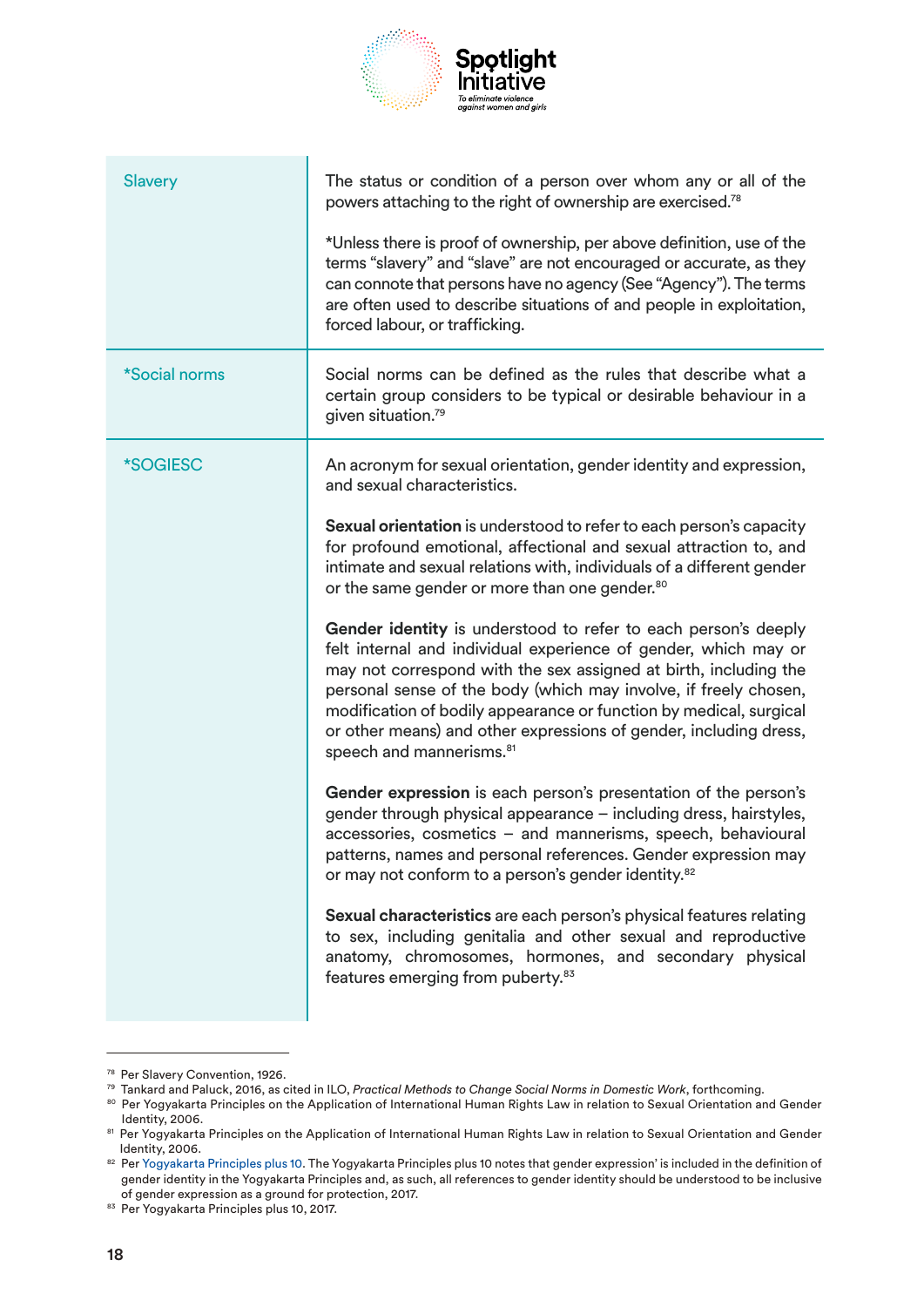

<span id="page-26-0"></span>

| Stigma                        | Opinions, judgments held by individuals or society that negatively<br>affect a person or group associated with a particular circumstance,<br>quality or characteristic. Stigma is often based on harmful<br>stereotypes and prejudices. <sup>84</sup>                                                                                                                                                                                                                                                                               |
|-------------------------------|-------------------------------------------------------------------------------------------------------------------------------------------------------------------------------------------------------------------------------------------------------------------------------------------------------------------------------------------------------------------------------------------------------------------------------------------------------------------------------------------------------------------------------------|
| *Survivor                     | Person who has experienced violence. The term 'survivor' is<br>generally used in the psychological and social support sectors<br>because it implies resilience of the person who experienced<br>violence. 'Victim' is a term often used in the legal and medical<br>sectors, recognizing that many forms of GBV are crimes. <sup>85</sup>                                                                                                                                                                                           |
| *Survivor-centred<br>approach | A survivor-centred approach to violence against women seeks<br>to empower the survivor by prioritizing her rights, needs and<br>wishes. It means that any engagement (response or prevention)<br>prioritizes the safety, autonomous decision-making, consent, and<br>confidentiality of the survivor. It also means ensuring that survivors<br>have access to appropriate, accessible and good quality services<br>including:<br>Healthcare,<br>Psychological and social support,<br>Security, and<br>Legal services. <sup>86</sup> |



<sup>84</sup> UN Women, *The Change Makers, A Young Activist's Toolkit for Ending Violence Against Women and Girls*, 2014.

<sup>85</sup> Global Protection Cluster (GPC), *[Handbook for Coordinating Gender-based Violence Interventions in Emergencies](https://gbvaor.net/sites/default/files/2019-07/Handbook for Coordinating GBV in Emergencies_fin.pdf)*, 2019.

<sup>86</sup> UNFPA, *[Managing Gender-based Violence in Emergencies: E-learning Companion Guide](https://www.unfpa.org/sites/default/files/pub-pdf/GBV E-Learning Companion Guide_ENGLISH.pdf)*, 2012.

<sup>87</sup> As per UN General Assembly[, Protocol to Prevent, Suppress and Punish Trafficking in Persons, Especially Women and Children,](https://www.ohchr.org/en/professionalinterest/pages/protocoltraffickinginpersons.aspx) [Supplementing the United Nations Convention against Transnational Organized Crime](https://www.ohchr.org/en/professionalinterest/pages/protocoltraffickinginpersons.aspx), 15 November 2000 (the "Trafficking Protocol").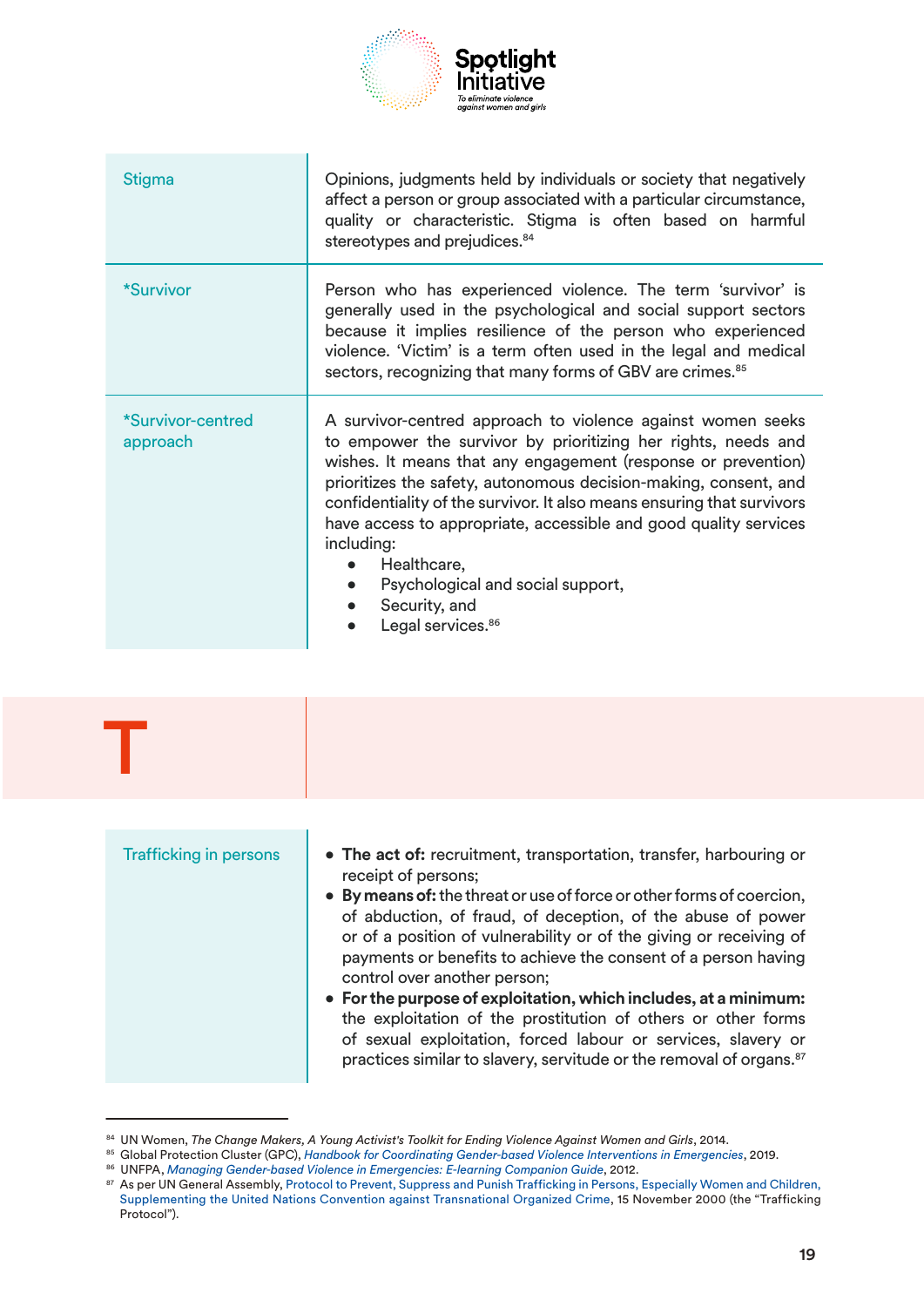<span id="page-27-0"></span>

The term "human trafficking" is also used. See also "Exploitation", "Forced labour", "Labour exploitation".

The term "slavery" is often mistakenly used to describe trafficking in persons and should only be used when there is proof of ownership of a person.<sup>88</sup> See "Slavery". The term connotes the person has no agency (See "Agency").

# U

| Undocumented<br>migrant worker | Also referred to as "irregular-status migrant worker" or "migrant<br>workers in an irregular situation", this term refers to a migrant<br>worker without authorization to enter, to stay and to engage in a<br>remunerated activity in the State of employment pursuant to the law<br>of that State and to international agreements to which that State is<br>a party. <sup>89</sup> In some cases this refers to a migrant worker not having<br>authority to leave her or his country. See also "Documented migrant<br>worker". |
|--------------------------------|----------------------------------------------------------------------------------------------------------------------------------------------------------------------------------------------------------------------------------------------------------------------------------------------------------------------------------------------------------------------------------------------------------------------------------------------------------------------------------------------------------------------------------|
| Undocumented<br>migration      | Also referred to as "irregular migration", this term usually refers<br>to entry, stay or work in a destination country without the correct<br>documentation. The term also refers to the exit from a country of<br>origin without documentation from the State. <sup>90</sup> Documentation<br>from the State refers to authorization to enter, to stay, and to engage<br>in a remunerated activity according to the law of that State. <sup>91</sup> See<br>also "Documented migration".                                        |

<sup>88</sup> Per Slavery Convention, 1926.

<sup>89</sup> Article 5(a) of the International Convention on the Protection of the Rights of All Migrant Workers and Members of Their Families (adopted 18 December 1990, entered into force 1 July 2003) 2220 UNTS 3.

<sup>90</sup> See ILO and UN Women, *Protected or Put in Harm's Way? Bans and Restrictions on Women's Labour Migration in ASEAN Countries*, 2017.

<sup>91</sup> Adapted from Article 5(a) of the International Convention on the Protection of the Rights of All Migrant Workers and Members of their Families (adopted 18 December 1990, entered into force 1 July 2003) 2220 UNTS 3.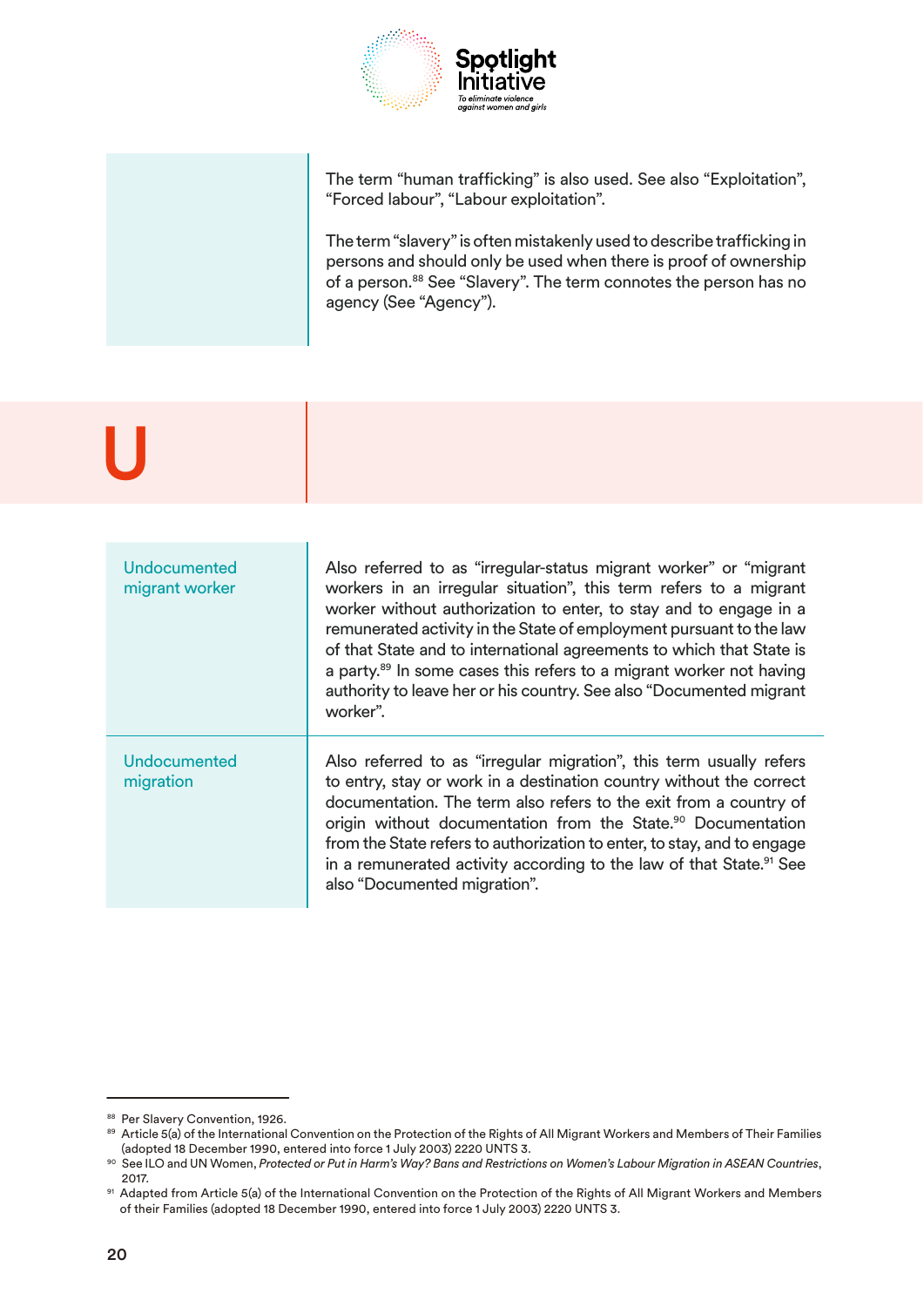

# <span id="page-28-0"></span>V

| VAW referral pathway            | An agreed framework that facilitates primary duty bearers and<br>actors with information on how to respond to VAW cases and to<br>guide survivors of VAW on where to seek assistance and what<br>services are available at different referral points. <sup>92</sup>                                                                                                                                                                                                                                                                                                                                                                                                                                                                                                                                                                                                                                                                                                                                                                                                                                                   |
|---------------------------------|-----------------------------------------------------------------------------------------------------------------------------------------------------------------------------------------------------------------------------------------------------------------------------------------------------------------------------------------------------------------------------------------------------------------------------------------------------------------------------------------------------------------------------------------------------------------------------------------------------------------------------------------------------------------------------------------------------------------------------------------------------------------------------------------------------------------------------------------------------------------------------------------------------------------------------------------------------------------------------------------------------------------------------------------------------------------------------------------------------------------------|
| <b>Victim blaming</b>           | "Victim-blaming" exists to a certain degree with all forms of<br>violence. In order not to question the safety of the world around us<br>when we hear of a violent incident, we may examine the behavior<br>of the survivor and assure ourselves that if we avoid such risks and<br>behavior (e.g. being out late alone, venturing into certain areas,<br>leaving our door unlocked, dressing in a "provocative" way) we<br>will avoid violence. This natural act of psychological self-defense,<br>however, focuses our attention on the perceived responsibility of<br>the survivor, and may neglect to fully question the conduct of the<br>perpetrator. By shifting the blame to the survivor in violence against<br>women, the focus is on the survivor and her behavior, rather than<br>on the structural causes and inequalities underlying the violence<br>perpetrated against her. <sup>93</sup>                                                                                                                                                                                                             |
| Violence against<br>women (VAW) | Any act of gender-based violence that results in, or is likely to result<br>in, physical, sexual or psychological harm or suffering to women,<br>including threats of such acts, coercion or arbitrary deprivation of<br>liberty, whether occurring in public or in private life. <sup>94</sup><br>Violence against women is manifested in a continuum of multiple,<br>interrelated and sometimes recurring forms, encompassing, but<br>not limited to:<br>• Physical, sexual, and psychological violence occurring in the<br>family, including battering, sexual abuse of female children in<br>the household, dowry-related violence, marital rape, female<br>genital mutilation and other traditional practices harmful to<br>women and girls, non-spousal violence, and violence related<br>to exploitation;<br>Physical, sexual, and psychological violence occurring<br>within the general community, including rape, sexual abuse,<br>sexual harassment and intimidation at work, in educational<br>institutions and elsewhere, trafficking in women and girls,<br>and sexual exploitation of women and girls; |

<sup>92</sup> Inter-Agency Standing Committee, *[Guidelines for Integrating Gender-Based Violence Interventions in Humanitarian Action:](https://gbvguidelines.org/wp/wp-content/uploads/2015/09/2015-IASC-Gender-based-Violence-Guidelines_lo-res.pdf)  [Reducing Risk, Promoting Resilience and Aiding Recovery](https://gbvguidelines.org/wp/wp-content/uploads/2015/09/2015-IASC-Gender-based-Violence-Guidelines_lo-res.pdf)*, 2015.

<sup>93</sup> UN Women Training Centre, *Gender Equality Glossary*, 2017.

<sup>94</sup> Article 1, [Declaration on the Elimination of Violence against Women](https://undocs.org/en/A/RES/48/104) (1993).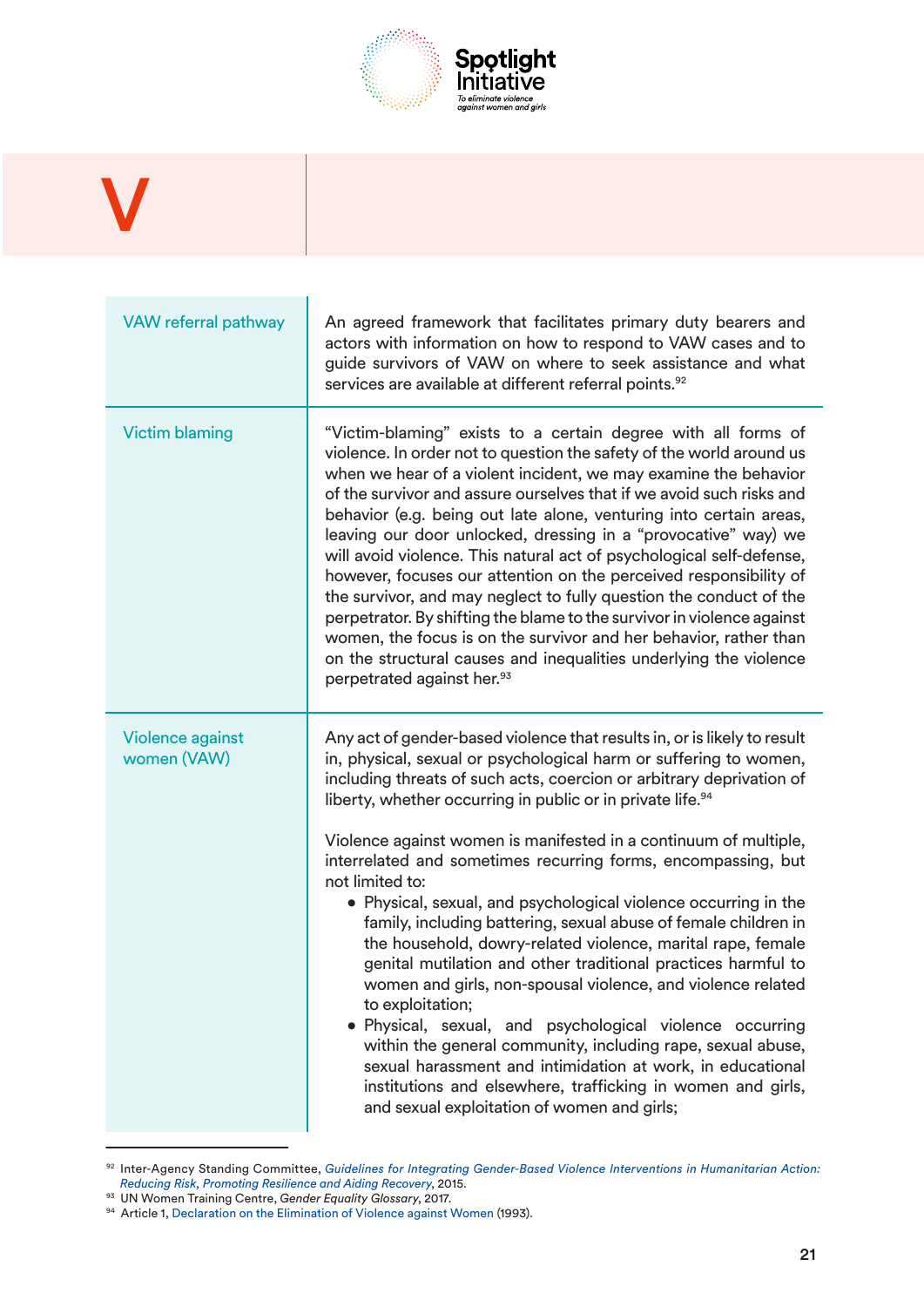

<span id="page-29-0"></span>

|                                                           | • Physical, sexual, and psychological violence perpetrated or<br>condoned by the State, wherever it occurs.<br>See also "Violence and harassment in the world of work", "Gender-<br>based violence and harassment", "Sexual violence", "Psychological<br>violence", "Physical violence", and "Economic violence".                                                                                                                                                                                                                                                                                                  |
|-----------------------------------------------------------|--------------------------------------------------------------------------------------------------------------------------------------------------------------------------------------------------------------------------------------------------------------------------------------------------------------------------------------------------------------------------------------------------------------------------------------------------------------------------------------------------------------------------------------------------------------------------------------------------------------------|
| <b>Violence and</b><br>harassment in the<br>world of work | A range of unacceptable behaviours and practices, or threats<br>thereof, whether a single occurrence or repeated, that aim at,<br>result in, or are likely to result in physical, psychological, sexual<br>or economic harm, and includes gender-based violence and<br>harassment. <sup>95</sup><br>This term was agreed in the ILO Violence and Harassment<br>Convention, 2019 (No. 190). See also "World of work" and "Gender-<br>based violence and harassment".                                                                                                                                                |
|                                                           |                                                                                                                                                                                                                                                                                                                                                                                                                                                                                                                                                                                                                    |
| *Women's<br>empowerment                                   | Women's empowerment is women's increased participation,<br>power, and decision-making in all aspects of life. It is a necessary<br>element in achieving gender equality. Women's empowerment is<br>usually interpreted as something that must be given to women<br>by others. However, the preference is to see empowerment as a<br>process where women are active agents in transforming power<br>structures and creating the necessary conditions for equality. <sup>96</sup>                                                                                                                                    |
| <b>World of work</b>                                      | Refers to circumstances in the course of, linked with or<br>arising out of work:<br>• In the workplace, including public and private spaces where<br>they are a place of work,<br>• In places where the worker is paid, takes a rest break or a<br>meal, or uses sanitary, washing and changing facilities,<br>· During work-related trips, travel, training, events or social<br>activities,<br>• Through work-related communications, including those<br>enabled by information and communication technologies,<br>• In employer-provided accommodation, and<br>• When commuting to and from work. <sup>97</sup> |

<sup>95</sup> Article 1, ILO Violence and Harassment Convention, 2019 (No. 190).

<sup>96</sup> ILO and UN Women, *Protected or Put in Harm's Way? Bans and Restrictions on Women's Labour Migration in ASEAN Countries*,

<sup>97</sup> Article 3, ILO Violence and Harassment Convention, 2019 (No. 190).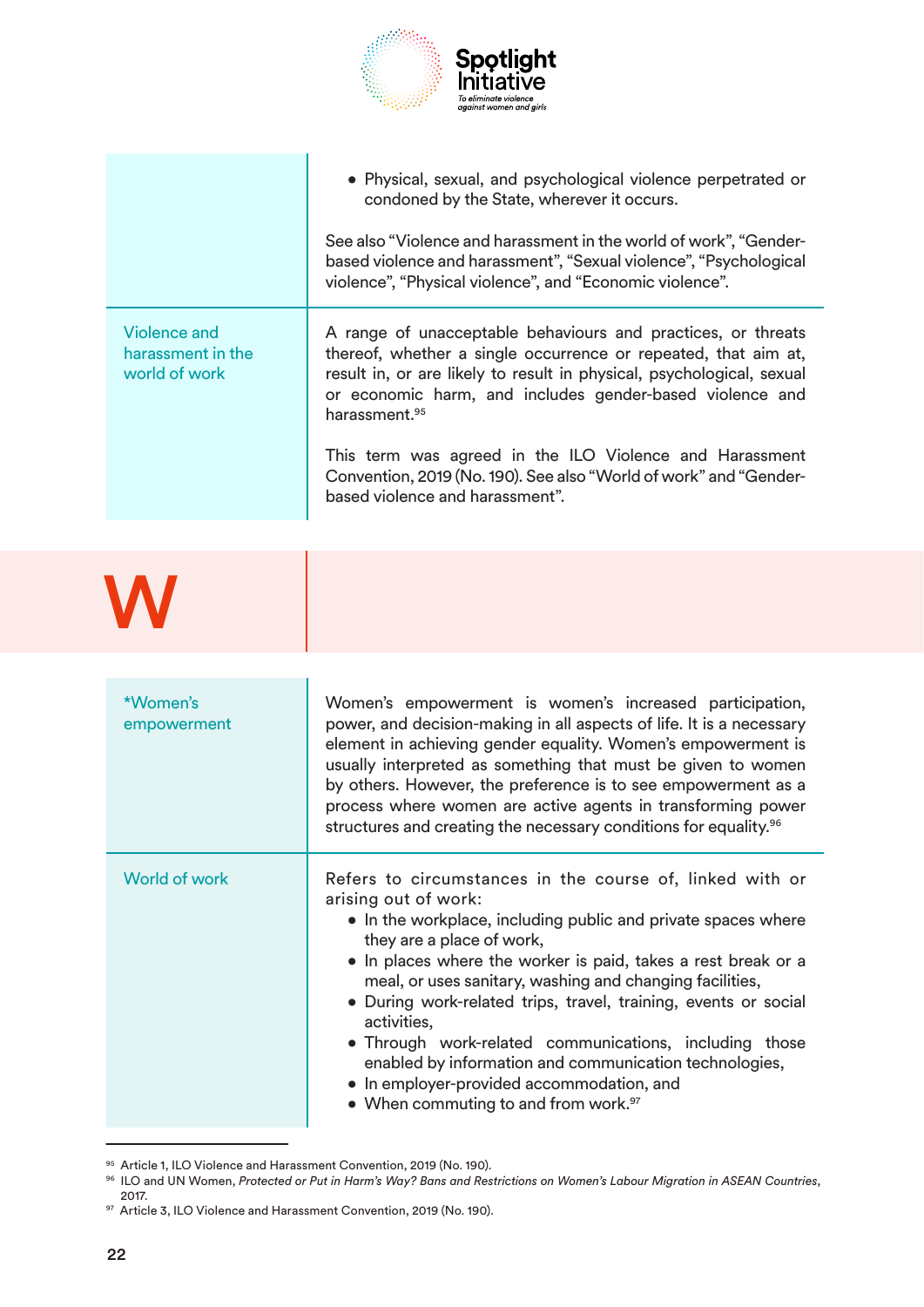

This term was agreed in the ILO Violence and Harassment Convention, 2019 (No. 190). See also "Violence and harassment in the world of work" and "Gender-based violence and harassment".

#### <span id="page-30-0"></span>Inclusive terminology summary

| <b>Avoid</b>                               | <b>Prefer</b>                                                        |
|--------------------------------------------|----------------------------------------------------------------------|
| Alien, economic migrant, or foreign worker | Migrant worker                                                       |
| Helper, maid, servant, auntie              | Domestic worker                                                      |
| Host country, receiving country            | Country of destination, destination country,<br>State of destination |
| Illegal migrant                            | Irregular-status migrant, undocumented<br>migrant                    |
| Labour import/export                       | Labour migration                                                     |
| Protecting women                           | Protection of women's rights                                         |
| Sending country, home country              | Country of origin, State of origin                                   |
| Slave <sup>98</sup>                        | Person in forced labour                                              |
| Unskilled work                             | Elementary occupations                                               |
| Victim <sup>99</sup>                       | Survivor                                                             |

<sup>98</sup> The term should only be used when there is proof of ownership of a person, per Slavery Convention, 1926.

<sup>99</sup> The term "victim", however, is often used in the legal and medical sectors, recognizing that many forms of gender-based violence are crimes.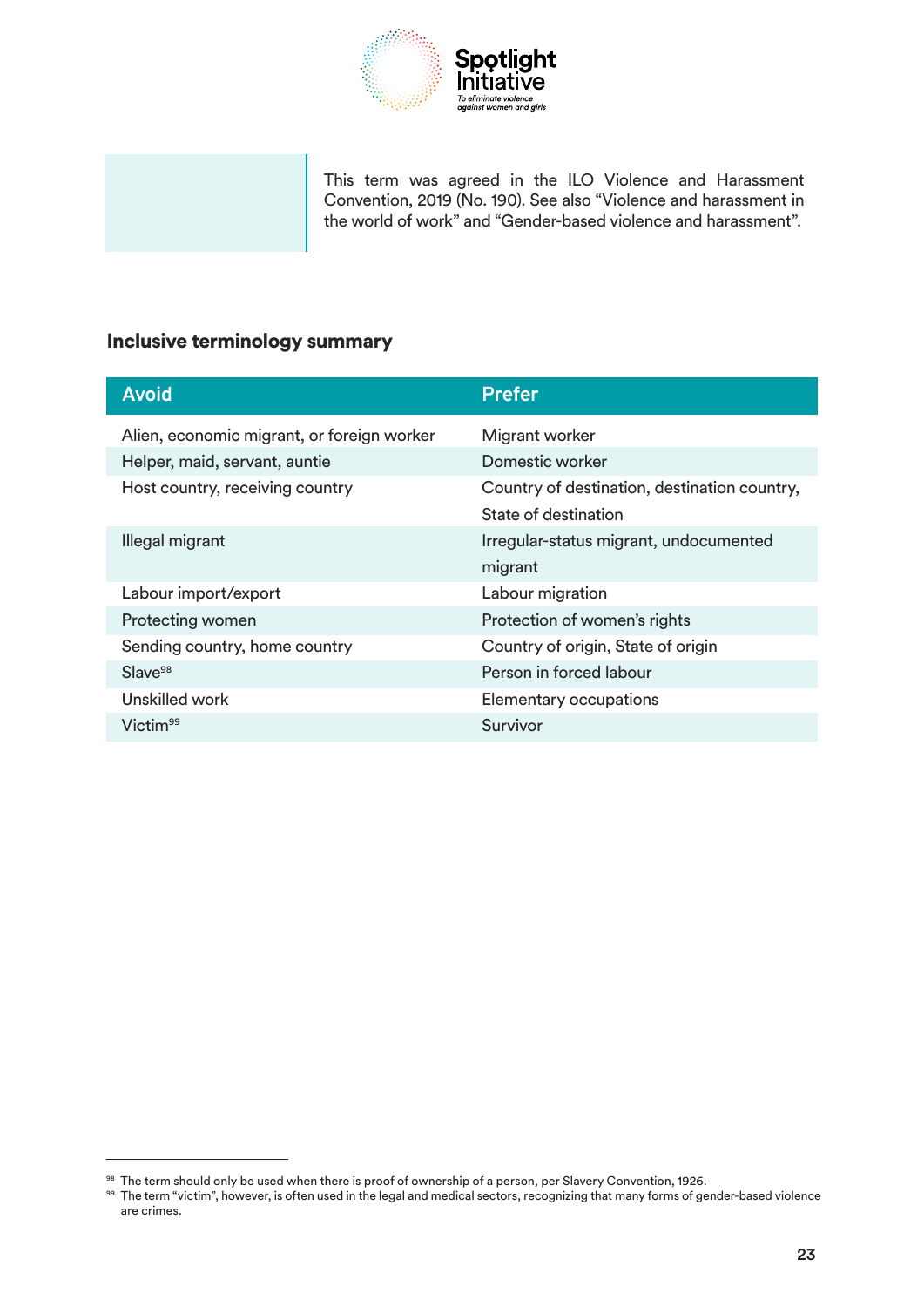Œ ſ  $\bullet$  $\bullet$  $\bullet$  $\bullet$ D  $\bullet$  $\bullet$  $\bullet$ O